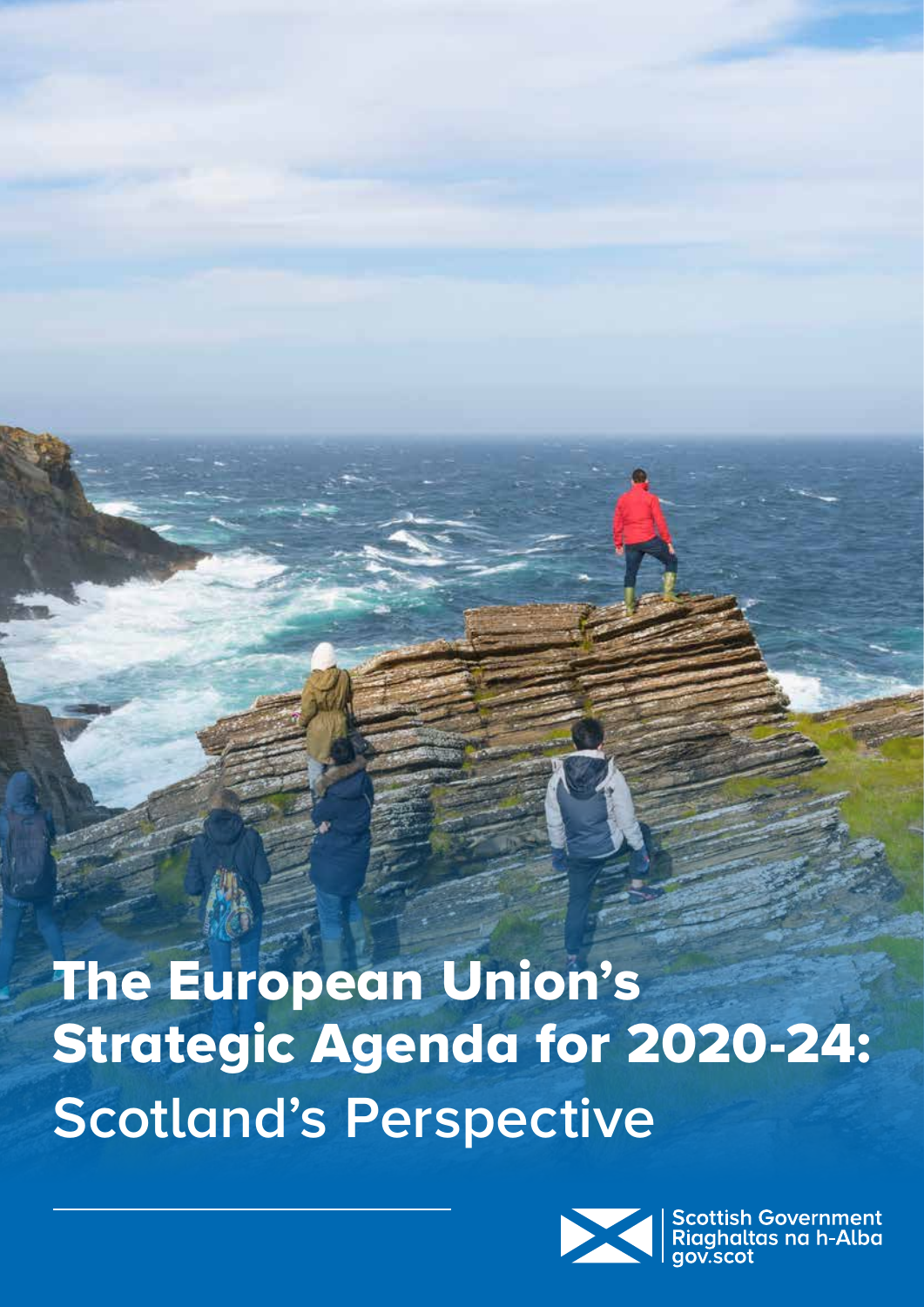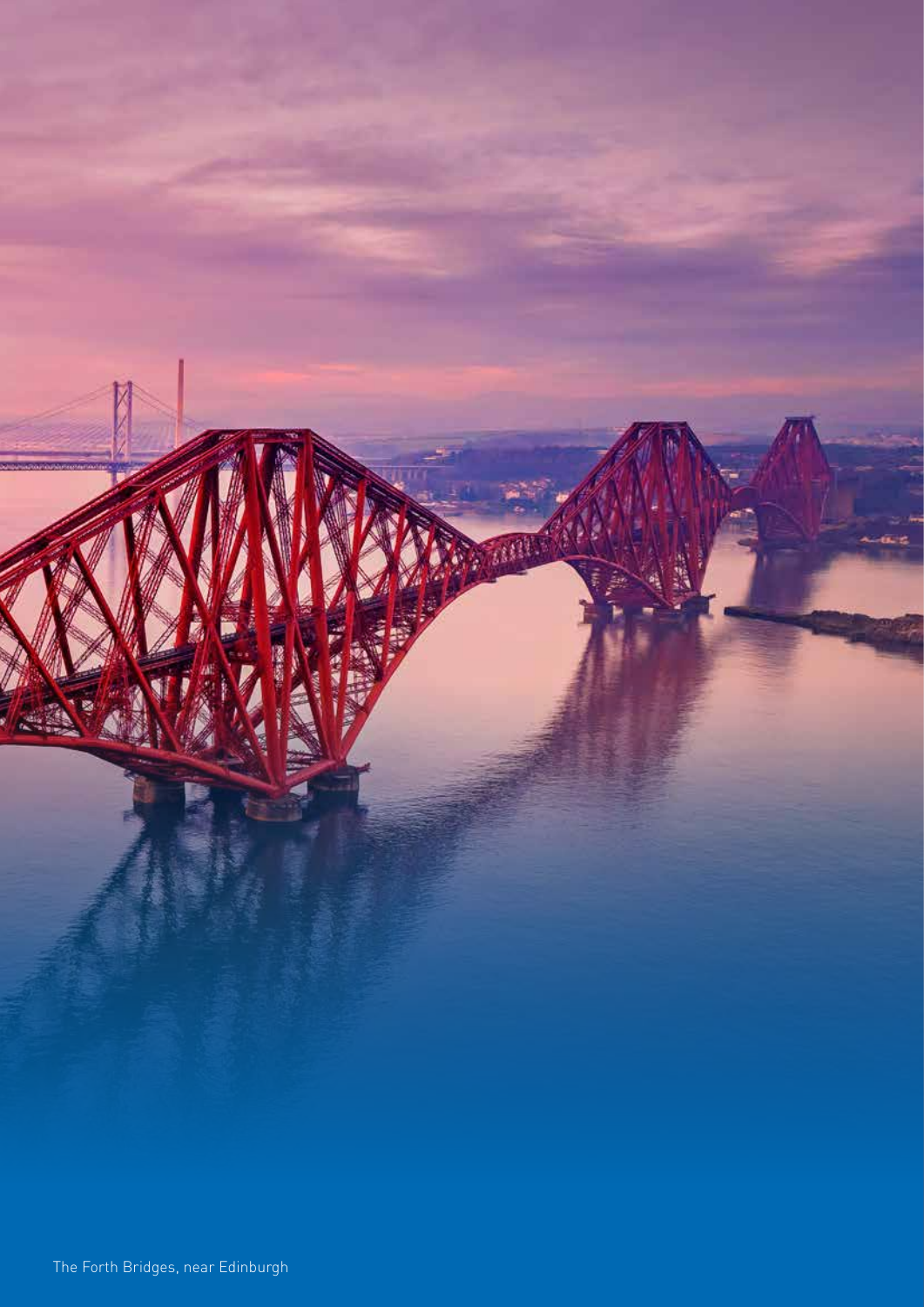### **Contents**

| <b>Ministerial Foreword</b>                                                                   | $\overline{2}$ |
|-----------------------------------------------------------------------------------------------|----------------|
| <b>Strategic Priorities for Scotland and the European Union 2020-24</b>                       | 4              |
| 1. Embodies progressive, democratic values on the world stage                                 | 6              |
| 2. Rises fully to the challenges presented by the global climate emergency                    | 10             |
| 3. Actively promotes the wellbeing of all of society                                          | 14             |
| 4. Creates smart economies which thrive by the intelligent and humane use of new technologies | 18             |
| <b>Our Approach</b>                                                                           | 22             |
| <b>Conclusion</b>                                                                             | 24             |

Cover image – Cliffs near the Tomb of the Eagles, South Ronaldsay, Orkney Islands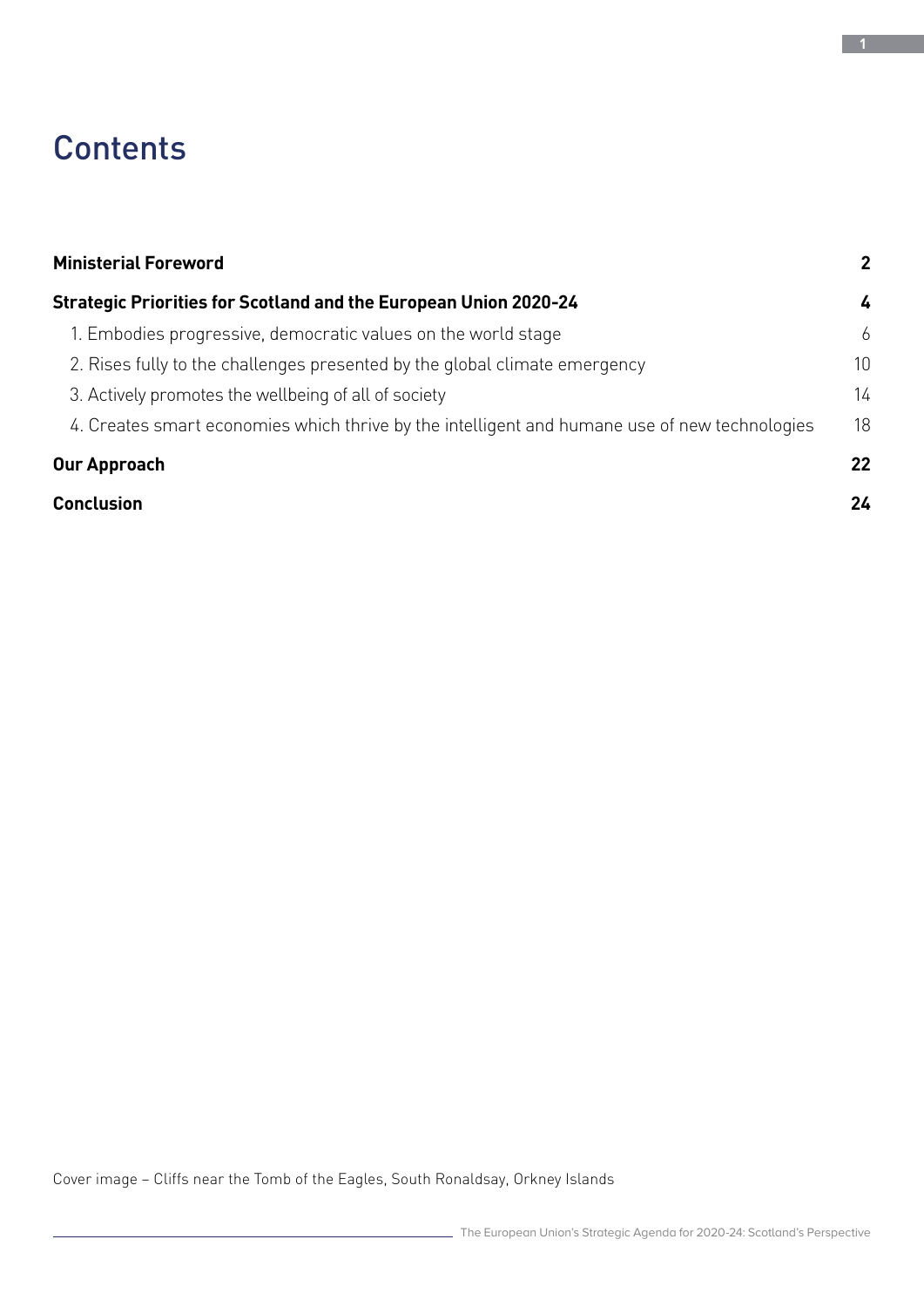### Ministerial Foreword

This document sets out how Scotland sees the EU's priorities for the period ahead. It explains why these are of vital importance to Scotland and how Scotland can contribute to their delivery.



Image: Jane Barlow/PA

In the first half of the last century, the nations of Europe were devastated by conflict unlike anything seen in human history. Today, those same nations which suffered so greatly are more united than ever. The European Union (EU) represents a continued pursuit of peace, democracy, respect for human rights, the rule of law and equality – values which we believe are integral to our future prosperity and wellbeing. These are values Scotland shares.

The latest phase in the evolution of the EU is beginning to take shape. A new European Parliament has been elected and a new team of European Commissioners have taken office, ready for the task. The new President of the Commission, Ursula von der Leyen, has set out her vision for the period to 2024 and the European Council has agreed broad guidelines for the years ahead. All is to play for in deciding how the European Union will help steer its citizens through turbulent times.

At such pivotal moments in the EU's cycle, Scotland has routinely taken the opportunity to set out its views on the EU's priorities for the years that lie ahead.

These are of course not routine times. The global climate emergency and the rise of isolationist politics pose significant threats to the prosperity of Europe's people. And Scotland has been taken, against its will, out of the EU, the union which exemplifies the internationalist and consensusbased approach which is needed if we are to tackle these twin threats.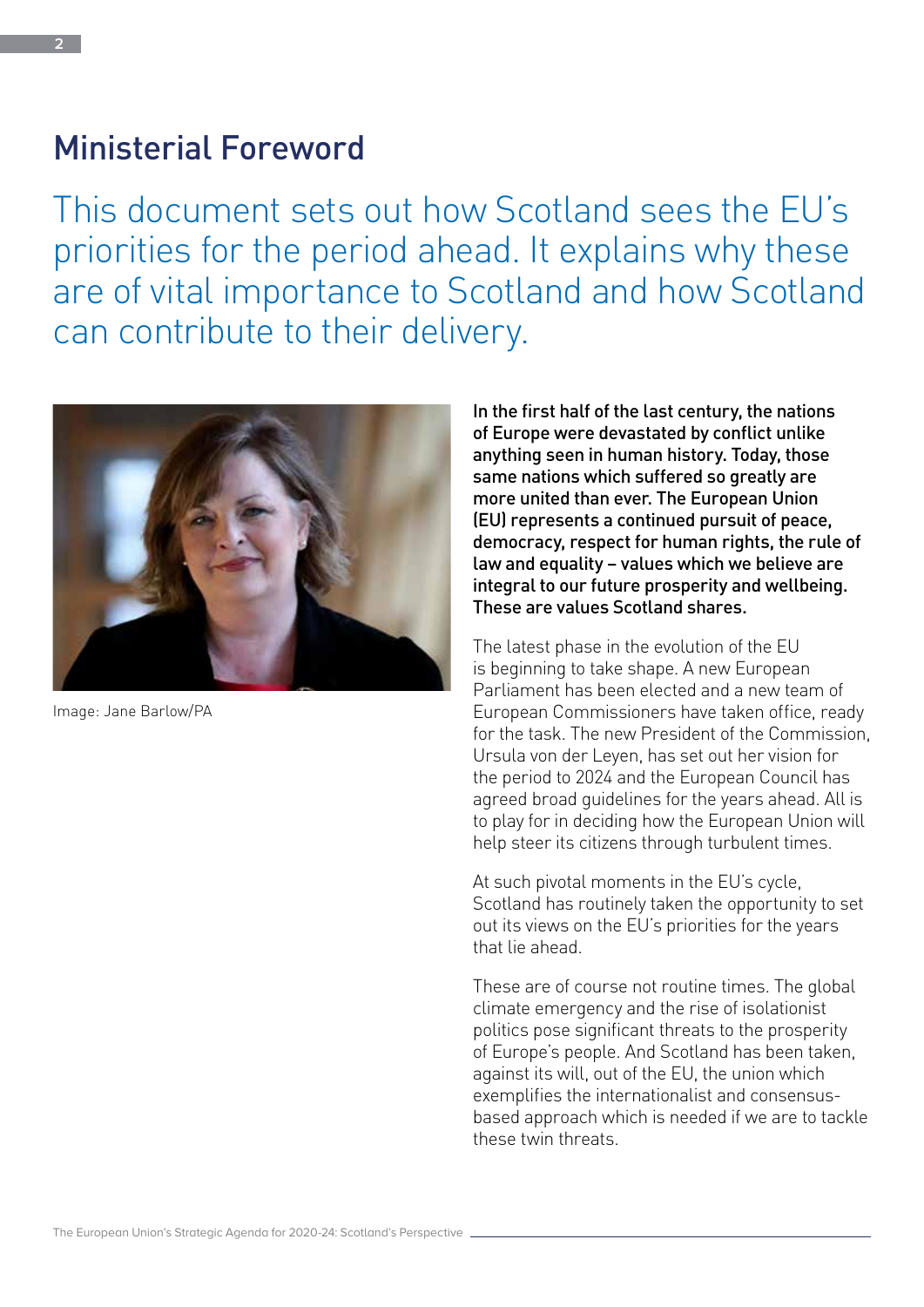For nearly 50 years Scotland has been a fully integrated part of the EU; woven into the European economy and benefitting from the EU's social protections. Through our membership of the European Single market and Customs Union, Scotland has embraced EU membership and in turn contributed to the EU's success.

The people of Scotland have made very clear, on more than one occasion – including the 2019 UK general election – that they want to continue to be members of the EU. The Scottish Government has made clear that the people of Scotland should have the right to choose their own future. But the reality is that in the meantime Brexit will change radically how Scotland engages with the EU.

But Brexit will not change the EU's importance to Scotland nor our commitment to it. Geographically, Scotland may lie at the edge of Europe but we have always seen ourselves at its heart. Indeed in the Scottish Government's view the best future for Scotland would be as an independent nation and a member of the European Union in its own right.

This document is therefore founded on two undeniable facts: that the EU will continue to be of fundamental importance to Scotland and that Scotland will continue to be of importance to the EU, contributing to the EU's goals. It sets out the Scottish Government's aspirations for what the EU, in a new institutional cycle, does and stands for over the next five years.

Scotland will of course benefit as the EU pursues the agendas set out here. But Scotland will also continue to contribute, for example in addressing the global climate emergency, ready to play our part as a responsible, progressive, global and European citizen.

Frankph

Fiona Hyslop Cabinet Secretary for Culture, Tourism and External Affairs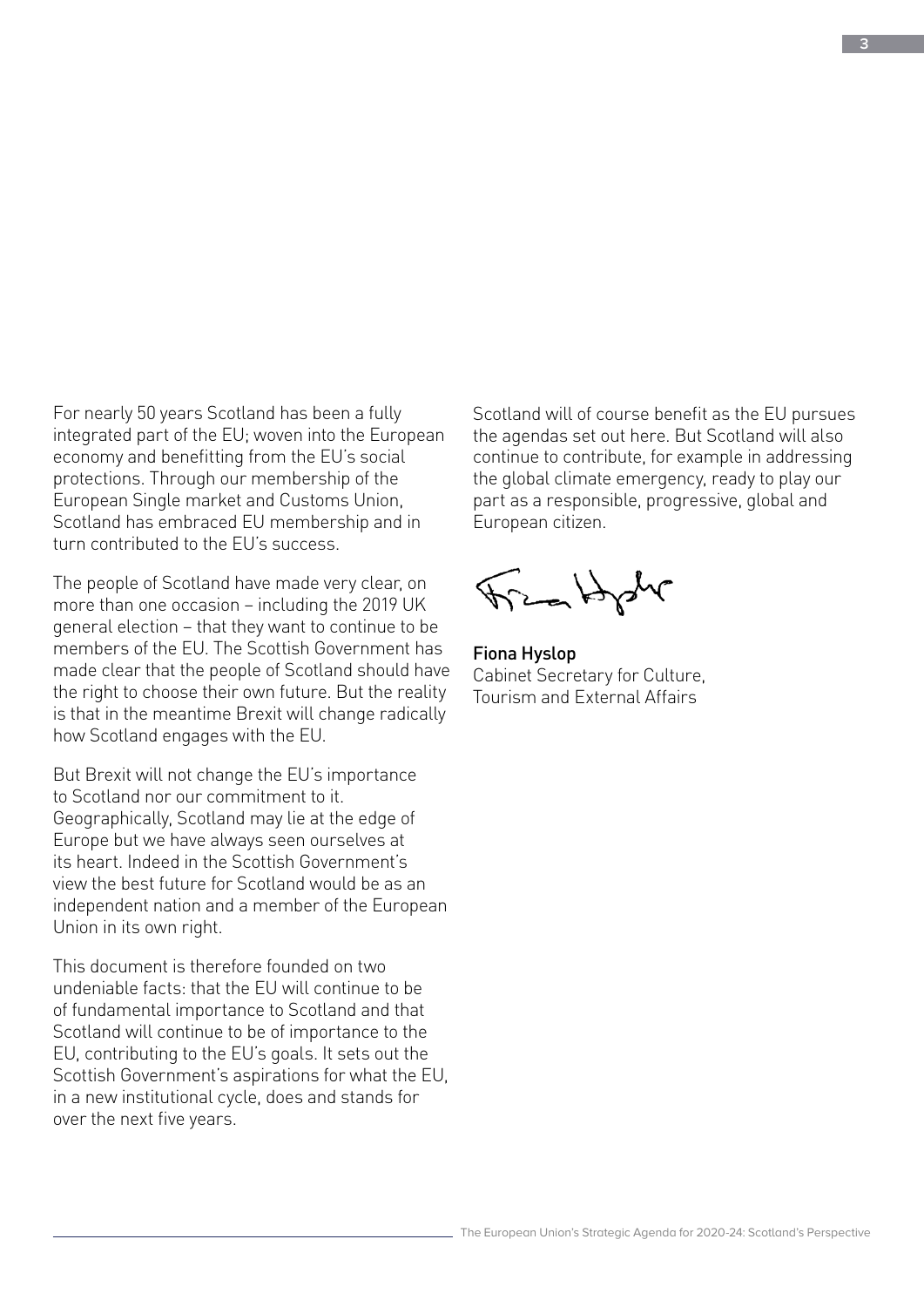The European Union's Strategic Agenda for 2020-24: Scotland's Perspective Strategic Priorities for Scotland and the European Union 2020-24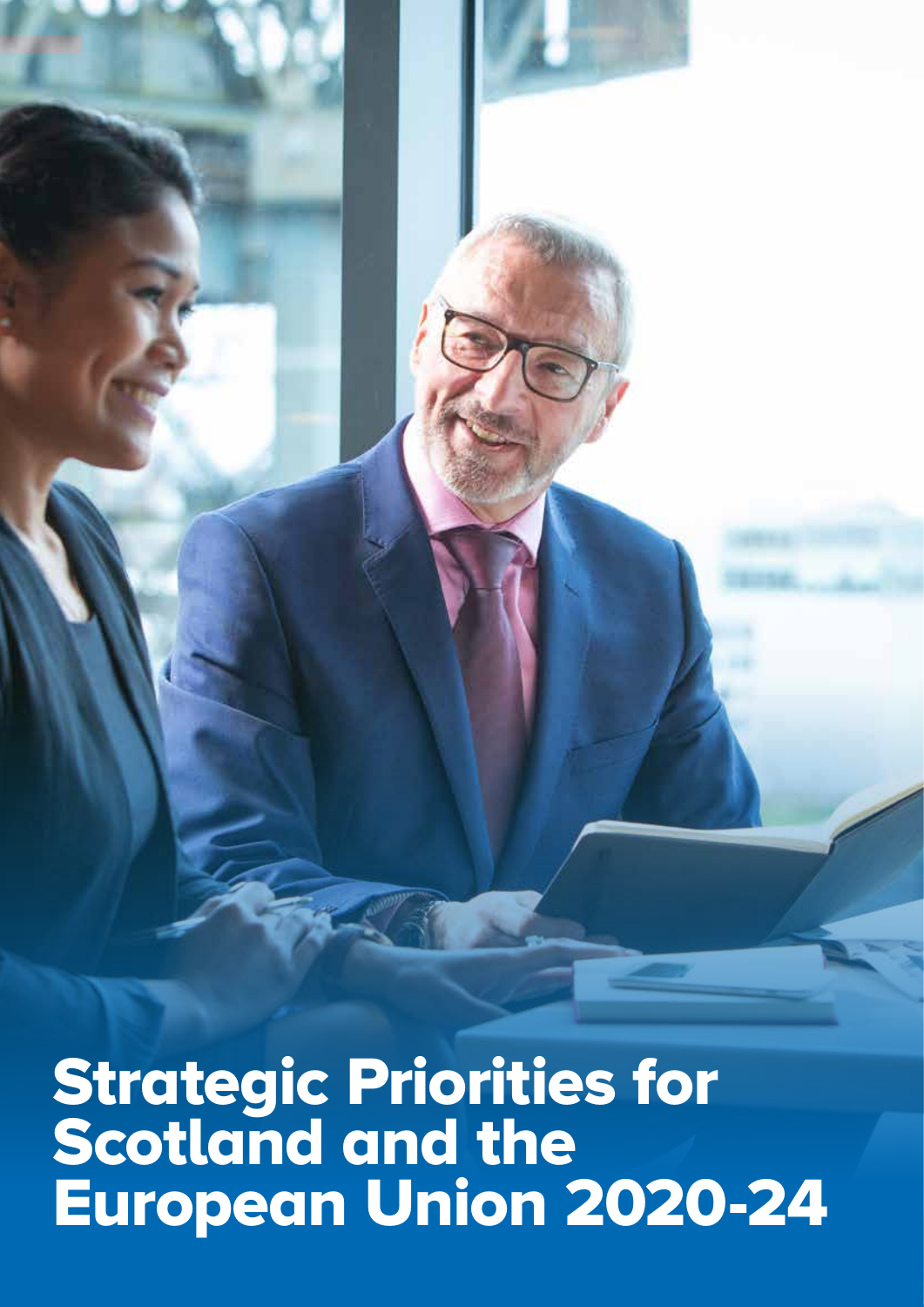Whatever its constitutional future, Scotland will, like Europe, remain an outward facing constructive partner on the world stage. We will engage proactively and energetically with a wide range of issues on the EU's agenda. The specific issues will evolve as the years unfold.

In our engagement we will be driven by a set of clear and consistent priorities reflecting the values that Scotland and the European Union both share.

In identifying our priorities we will be guided in part by the agenda of the EU itself, in particular the European Council's **[Strategic Agenda for](https://www.consilium.europa.eu/en/press/press-releases/2019/06/20/a-new-strategic-agenda-2019-2024/)** [2019-2024](https://www.consilium.europa.eu/en/press/press-releases/2019/06/20/a-new-strategic-agenda-2019-2024/) and the [vision](https://ec.europa.eu/commission/sites/beta-political/files/political-guidelines-next-commission_en.pdf) set out by Ursula von der Leyen for the new European Commission.

We will also be guided by our own ambitions and plans as set out in the Scottish Government's [Programme for Government](https://www.gov.scot/programme-for-government/) and Scotland's [National Performance Framework](https://nationalperformance.gov.scot/), itself firmly rooted in the international framework of the UN Sustainable Development Goals. These are all closely aligned with the EU's agenda.

#### Against that background, our aspirations are that over the period 2020-24 Europe:



The River Clyde, Glasgow

- Embodies progressive, democratic values on the world stage;
	- Rises fully to the challenges presented by the global climate emergency;
	- Actively promotes the wellbeing of all of society; and
- Helps create smart economies which thrive by the intelligent and humane use of  $\circledR$ new technologies.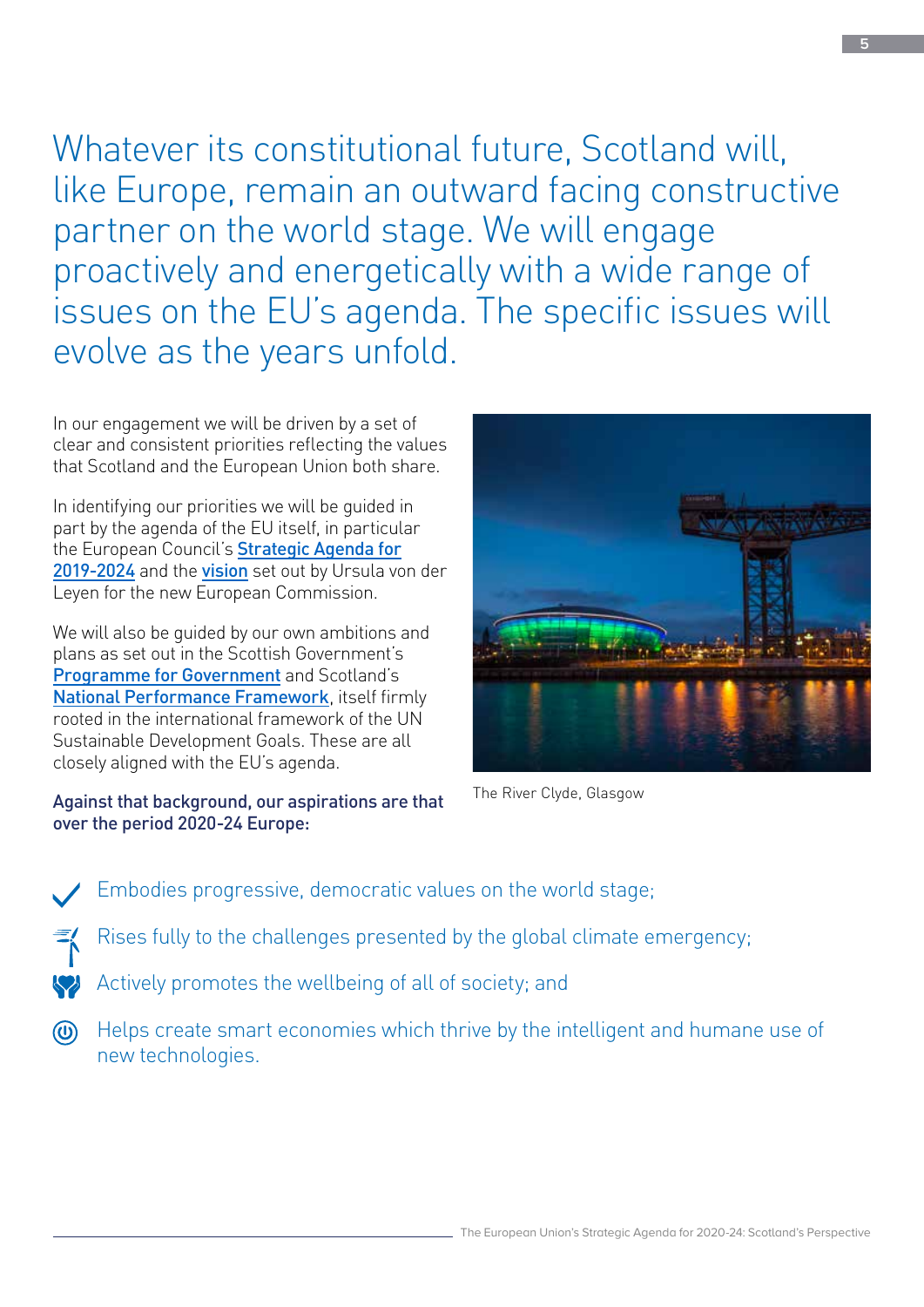## 01 **Embodies progressive, democratic values on the world stage**



The European Union's Strategic Agenda for 2020-24: Scotland's Perspective The Scottish Parliament, Holyrood, Edinburgh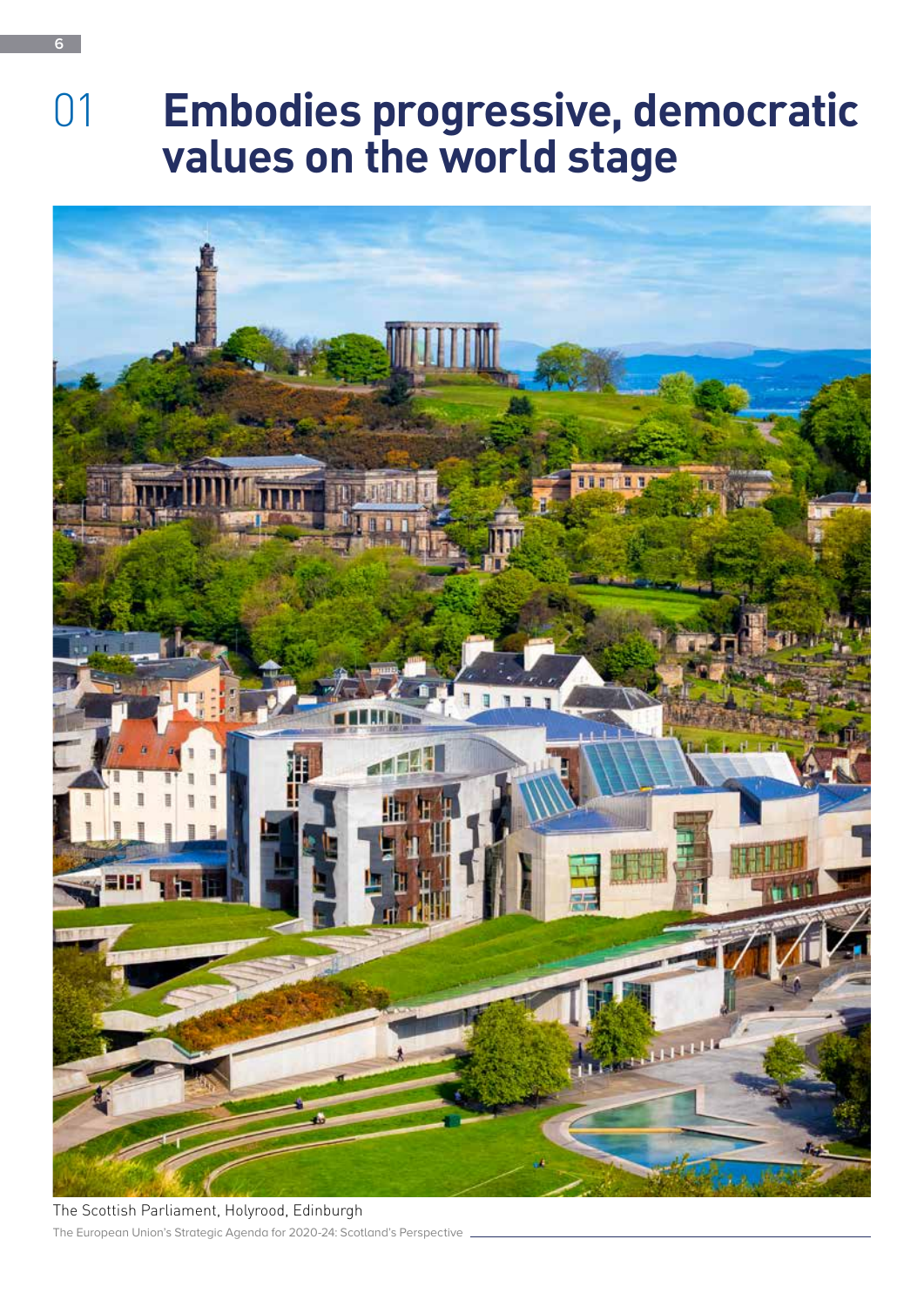The European Union is unashamedly built on a set of clear values. Originally conceived as a way to integrate the market for natural resources and contribute to ensuring peace, the EU stands for the rule of law, for democratic rights and for human dignity. None of those values can any longer be taken for granted in this 21st century world.

As the horrors of the Second World War become a more distant memory, it is more important than ever to remember what the origins of the EU were. That includes championing and living by clear values, acting by its motto "united in diversity". That has profound implications both for what the FU does and how it does it.

There is strength in this unity to be able to promote EU interests and values on the global stage to the benefit of Europeans. In a more uncertain world, it has become even more critical for the EU to be assertive and effective in defending EU interests challenging protectionism while standing up for the rules-based multilateral order, ensuring openness and fairness and promoting democracy and human rights.

It means standing up robustly for individuals' freedoms and democratic processes. It means protecting individuals' rights, including in the face of organised crime or attempts by multinational and other companies to misuse private and personal information. No country can do this effectively on its own.

Showing solidarity with our citizens and pursuing their interests in this way is entirely compatible with reaching out in friendship to others, whether near neighbours or from afar. Human rights and the need to defend dignity and freedoms do not apply only within the EU's borders.

The EU must remain outward looking, resisting the temptation to turn inwards. It must offer hope to the world not only in the values it espouses in general, but in how it treats in practice individual people such as asylum seekers and others. We welcome the Commission's commitment to

making a "fresh start" on migration and asylum by developing a new pact.

In championing democracy the EU has recognised the need to lead by example in how it conducts its business. That means, amongst other things, devolving decision making so that wherever possible choices are made closer to those who are affected. President von der Leyen has made clear that transparency and a stronger relationship with citizens is the foundation of civic trust and confidence and has underlined the importance of transparency and ethics to deliver in tangible ways on making the workings of the EU more meaningful to ordinary EU citizens.



#### **Scotland's contribution:**

Values are of critical importance to Scotland. The Scottish Government is explicitly committed in its National Performance Framework to a clear set of values. This commitment to values is perhaps the most significant thing we share with our European neighbours.

Over a number of generations, Scotland has gained a well-deserved reputation of being a welcoming, tolerant and inclusive country. We defend vigorously the rights of our citizens. We also welcome citizens from the EU and beyond: they bring a rich diversity to our communities and create a vibrant and dynamic country.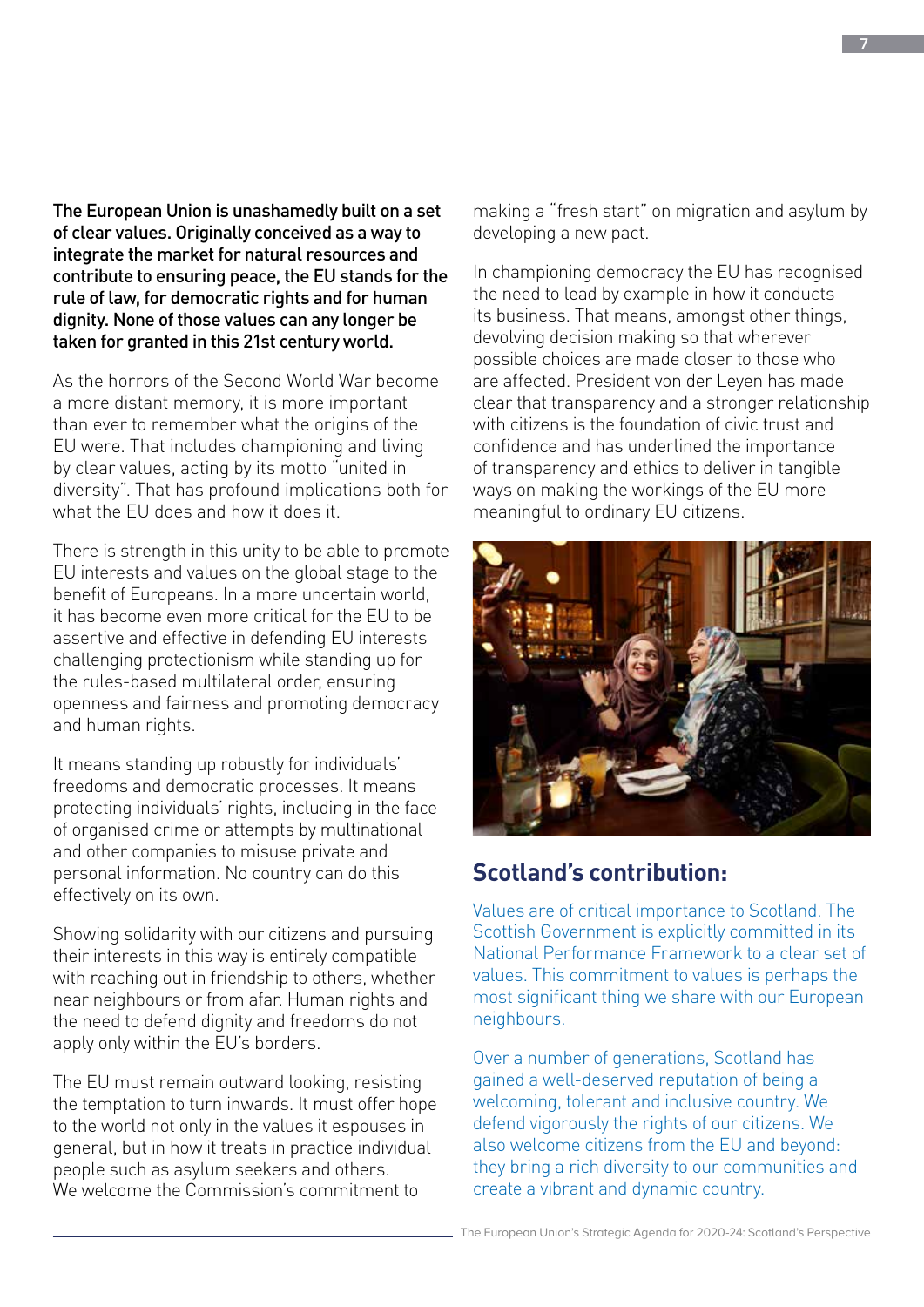#### Here are some examples of how Scotland is currently contributing to defending Europe's democratic values and protecting individual freedoms:

- Our legal tradition: Scots law is a distinctive mixture of Common law and Civil law. This reflects a shared past and a continental basis for a legal system, as the majority of Member States operate a Civil system.
- Our justice system combines a rights-based perspective projecting our fundamental values of humanitarianism, tolerance and inclusion, increasing the richness of our culture and society.
- We are leading the way internationally by lowering the voting age to 16 and allowing everyone who has a legal right to live here, including foreign nationals, to vote in Scottish Parliament and local government elections.
- We are putting children and young people at the centre of our policy-making, ensuring that government decisions take account of what matters for them working closely with a dedicated Children's Commissioner and Parliament.
- We have made the decision to incorporate the United Nations Convention on the Rights of the Child (UNCRC) into Scots law, the only country in the UK to do so but following in the footsteps of others in Europe.
- Scotland's justice organisations participate actively in networks which allow direct engagement with European partners: for example the European Judicial Networks in criminal matters and in civil and commercial matters.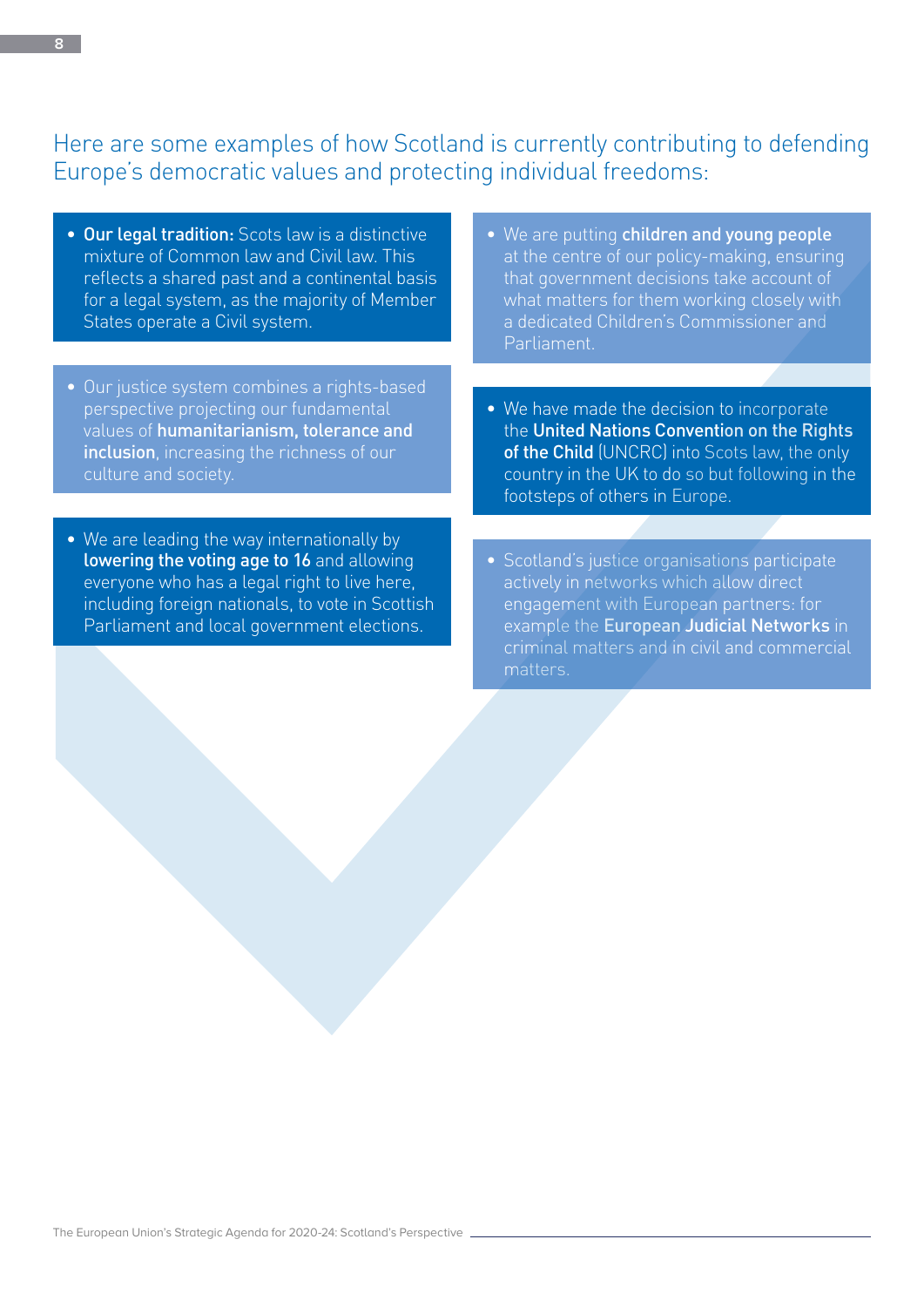#### Here are some examples of how that contribution will continue into the future:

- We are committed to remaining an engaged and outward looking partner, invested in our bilateral and multilateral relationships with bodies such as the EU institutions, OECD and WTO.
- We will continue to make distinctive contributions in addressing global challenges, sharing our knowledge, skills and technical expertise for global good: through our international development work we will contribute to alleviating poverty and achieving the UN Sustainable Development Goals in our partner countries.
- We will also seek to provide ethical leadership and a positive voice in the world on global issues such as solidarity, tolerance, human rights and climate change in our global supply chains and with our trading partners.

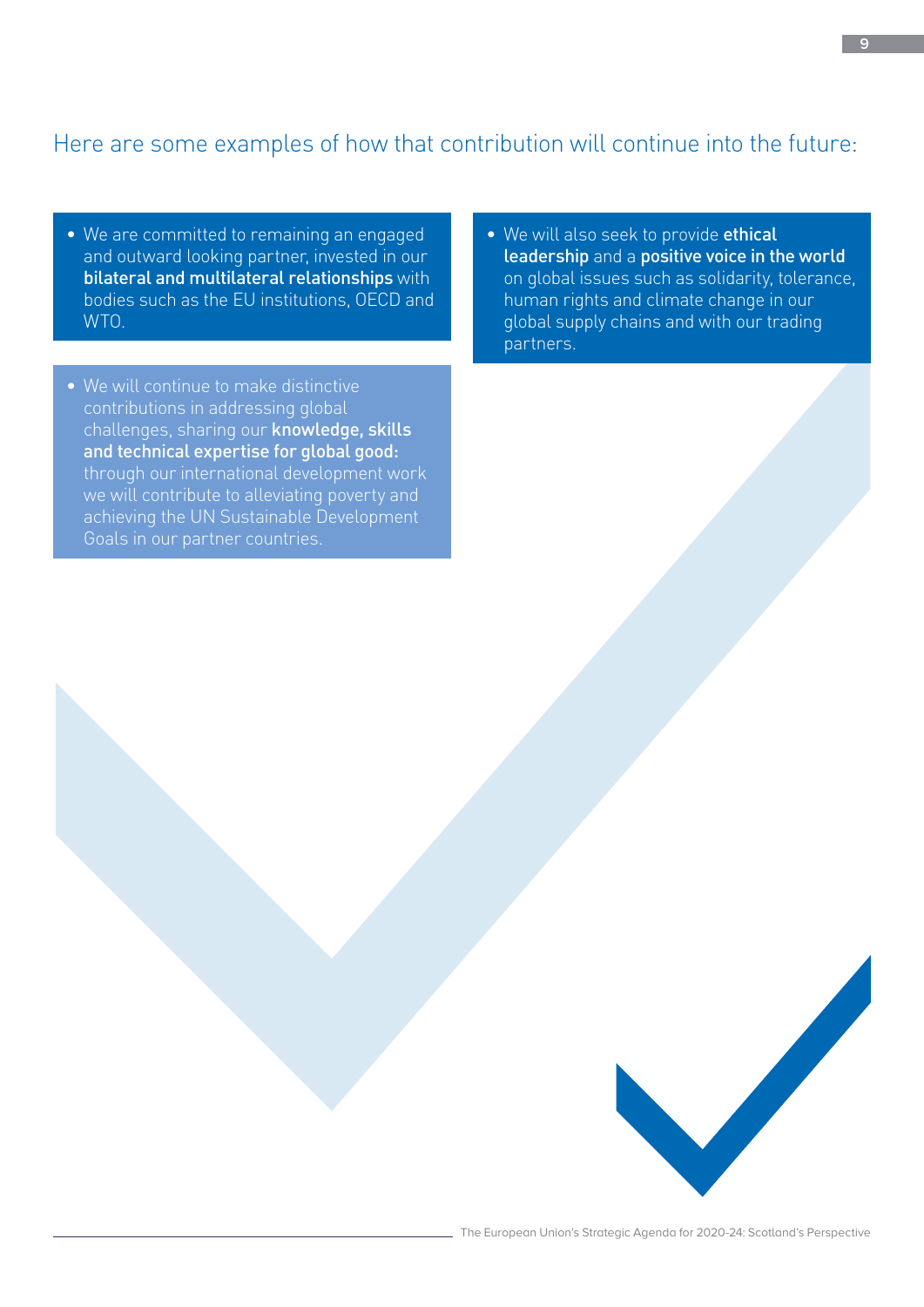## 02 **Rises fully to the challenges presented by the global climate emergency**



The European Union's Strategic Agenda for 2020-24: Scotland's Perspective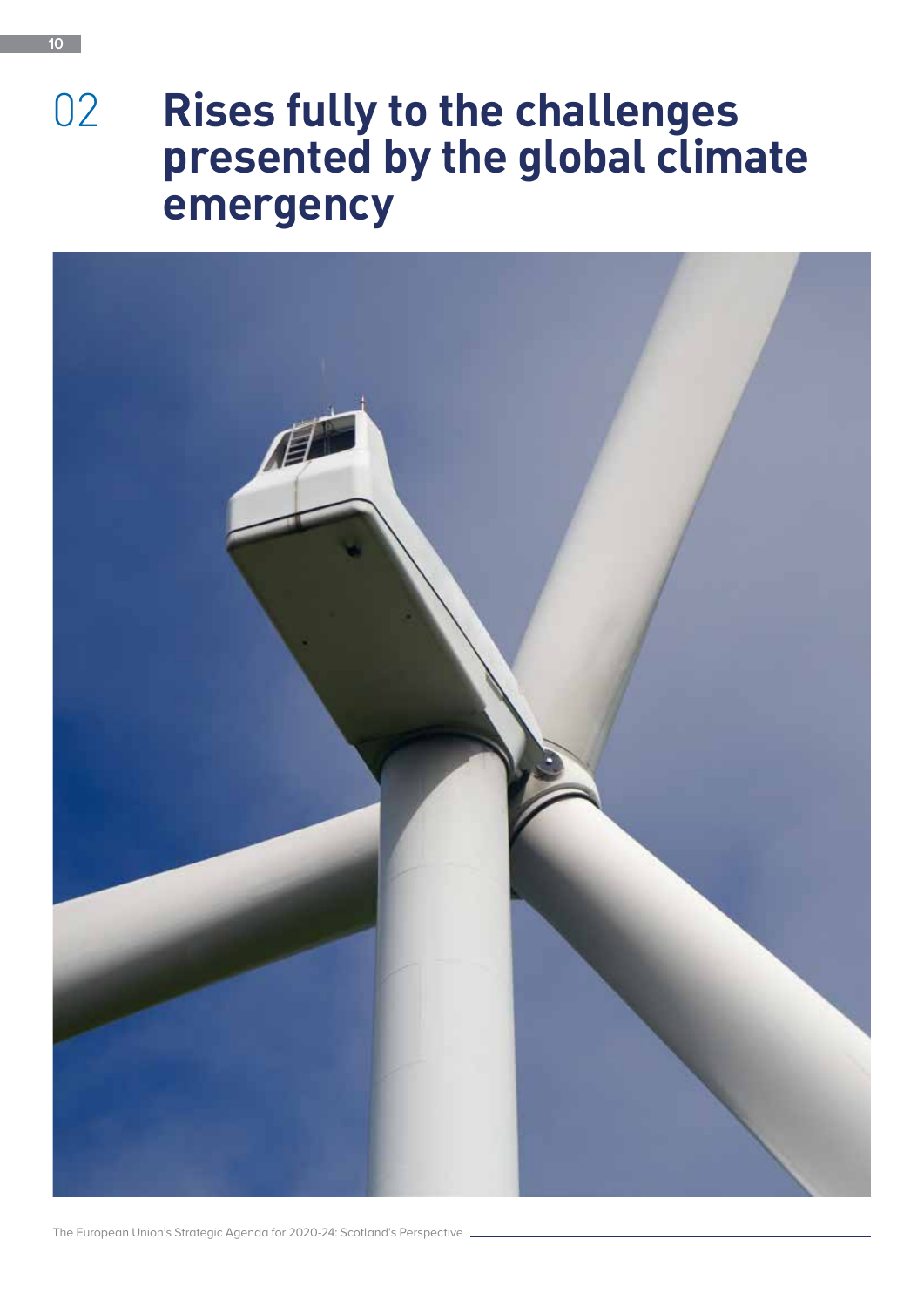We are already deep in a global climate emergency. A global challenge has no borders and requires global action. As the Commission President has made clear, the EU has a vital leadership role to increase global ambition, in particular in the run up to COP 26 in Glasgow.

That means the EU prioritising measures that will ensure it is climate neutral no later than 2050, with the required increased ambition for its 2030 targets. It also means ensuring that funding mechanisms are in place to ensure a just transition to a climate neutral future and the deployment of climate neutral solutions across the European economy, from power generation and industrial processes, to transport, the built environment, agriculture and land-use.

As underlined by President von der Leyen in her presentation to the European Parliament Plenary, the European Green Deal is also at its heart a growth strategy. It is underpinned by a commitment to an industrial strategy that enables EU businesses big and small to innovate and to develop new technologies which reduce their carbon footprint while accessing sustainable new markets and creating jobs.

Linked to this goal, the protection of the wider environment must be an overarching priority. This includes the EU taking a leadership position, globally, in halting the alarming loss of species biodiversity (including in its contribution to setting ambitious targets for biodiversity at COP 15 in Kunming, China), setting a 'zero-pollution' target, tackling environmental crime and delivering on the circular economy.



Seilebost, Luskentyre Sands, Isle of Harris, Outer Hebrides

#### **Scotland's contribution:**

We welcome the urgency with which the Commission has come forward with the new European Green Deal and the ambitious roadmap they have laid out. We also welcome the latest announcement on the Just Transition Fund. The EU's commitment to ensuring that new measures taken are up to the scale of the challenge is vital. The EU has the opportunity to show leadership by collectively taking the hard decisions on the common actions needed to get us to where we need to be: the world's first carbon neutral continent.

Scotland's reputation as a world leader on climate change is driven by our ambitious targets. We are redoubling our efforts, and we will end Scotland's contribution to global climate change by 2045. At the UN Climate Summit (COP 26) in Glasgow in 2020, Scotland will showcase its greater climate ambition and leadership, as well as support global efforts to transition to a net-zero world in a way that is fair and just.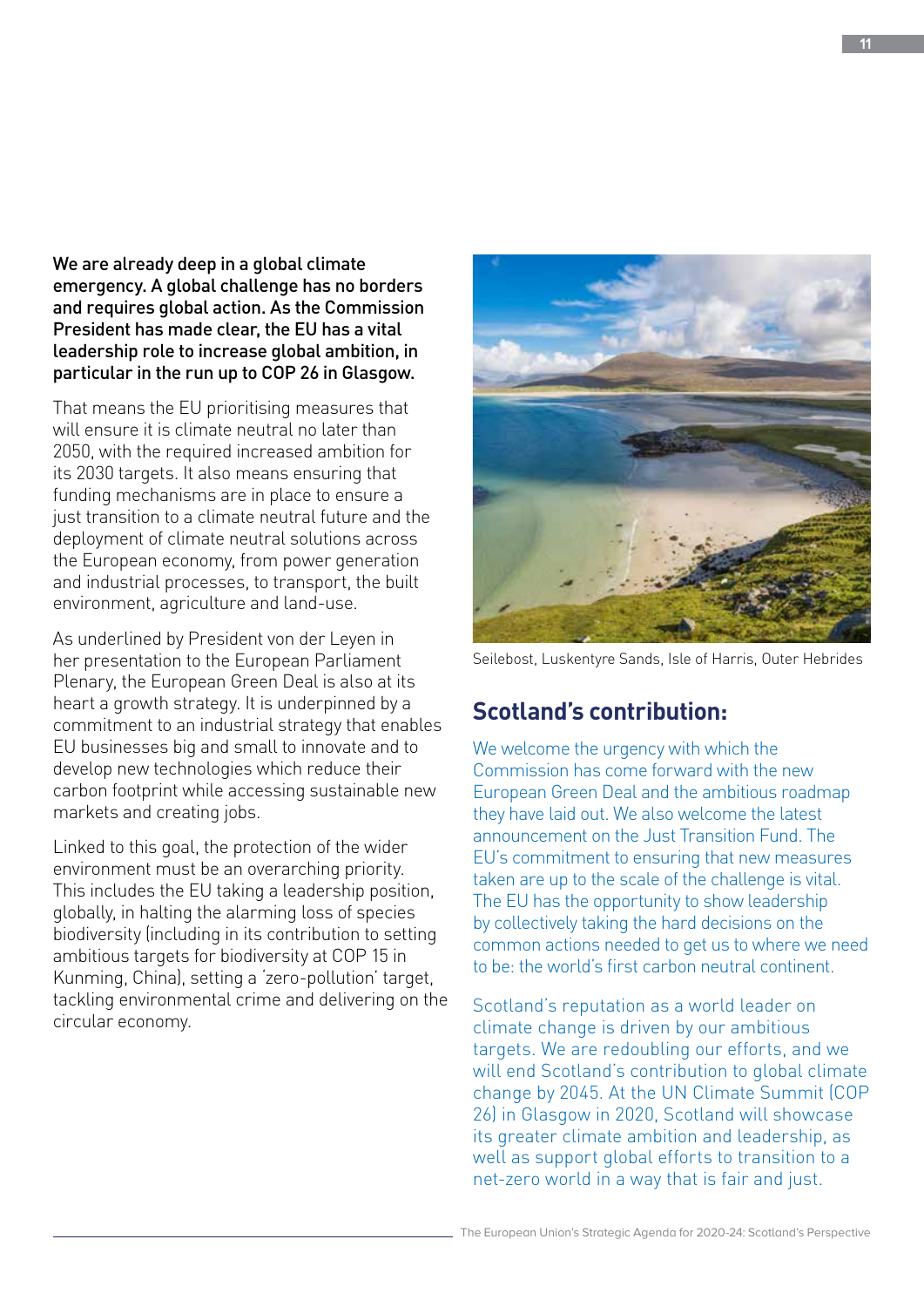#### Here are some examples of how Scotland is currently contributing to address the global climate emergency:

- Our landmark Climate Change Act is amongst the most ambitious legislative frameworks in the world, setting a target of net-zero emissions of all greenhouse gases by 2045.
- We are committed to reducing our net emissions by 75% by 2030 and will publish an action plan on how we will get there by April 2020.
- We have established a Just Transition Commission to provide practical independent advice on how to maximise the economic and social benefits of decarbonising Scotland, while managing the risks and challenges.
- We continue to invest in renewable technology innovation, currently generating over 75% of our electricity from renewable sources with the aim of achieving 100% by the end of 2020.
- Scotland has world-leading expertise in subsea engineering and the traditional sectors of the wider **blue economy**. This can accelerate innovation in alternative sustainable energy sources (e.g. hydrogen) and decarbonisation through carbon capture.
- We are committed to reducing emissions from our **transport** systems, both decarbonising our existing models of transport and changing the ways in which we travel.
- Scotland's land plays a critical role. Scotland's vast expanse of peatlands act as a vital carbon sink and by restoring degraded peatlands we will improve their ability to store  $CO<sub>2</sub>$ . We have ambitious targets for reforestation.
- Scotland is helping to drive forward the global agenda for biodiversity and will formally contribute to development of the post-2020 framework for biodiversity, which will be finalised at the UN Convention on Biological Diversity COP 15 in Kunming, China.
- Scotland has a rich marine environment, sharing its seas and resources with many European nations. Scotland is committed to their sustainable and responsible management, safeguarding a valuable food source and trade commodity – vital to the economies of many coastal and rural communities.
- We are creating a more circular economy where materials are kept in a high-value state of use for as long as possible – for example through the introduction of a Deposit Return Scheme.
- We have taken action to reduce the use of plastic cotton buds and microbeads and will take further action by banning more problematic **single use plastic** items, such as cutlery, plates and food and drink containers, by 2021.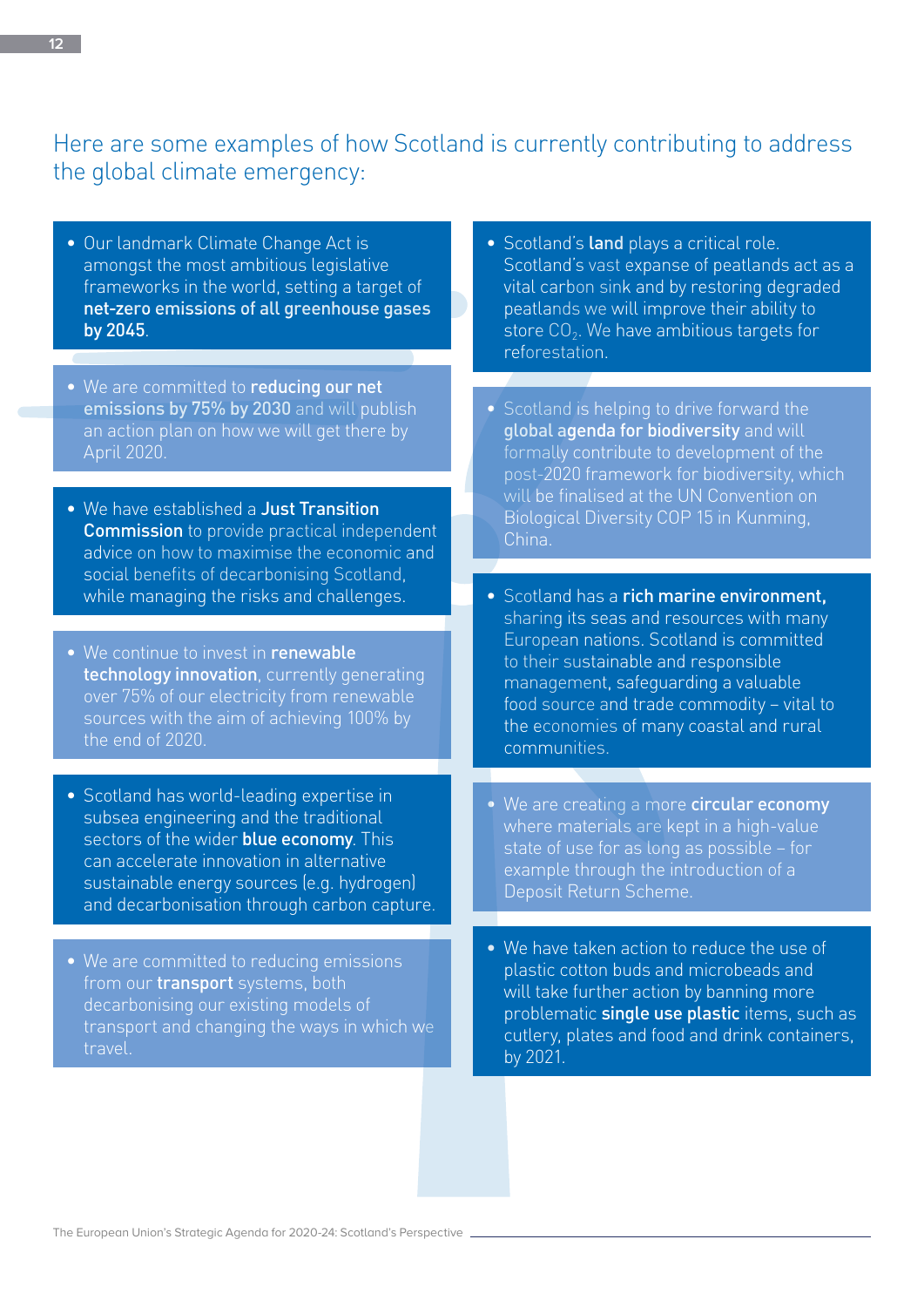#### Here are some examples of how that contribution will continue into the future:

- Beginning in 2020, Scotland's 'Green New Deal' – harnessing the Scottish National Investment Bank, a £3 billion Green Investment Portfolio and a Green Growth Accelerator – will create the right conditions to attract green finance, making a significant impact on emissions across sectors while guaranteeing new, high quality jobs.
- We will prioritise the role and growth of the renewables sector, sharing our world class expertise and skills with EU and other partners.
- In the built environment, we will scale up and accelerate existing work so that we reduce emissions from heating our homes and buildings to near-zero by 2045.

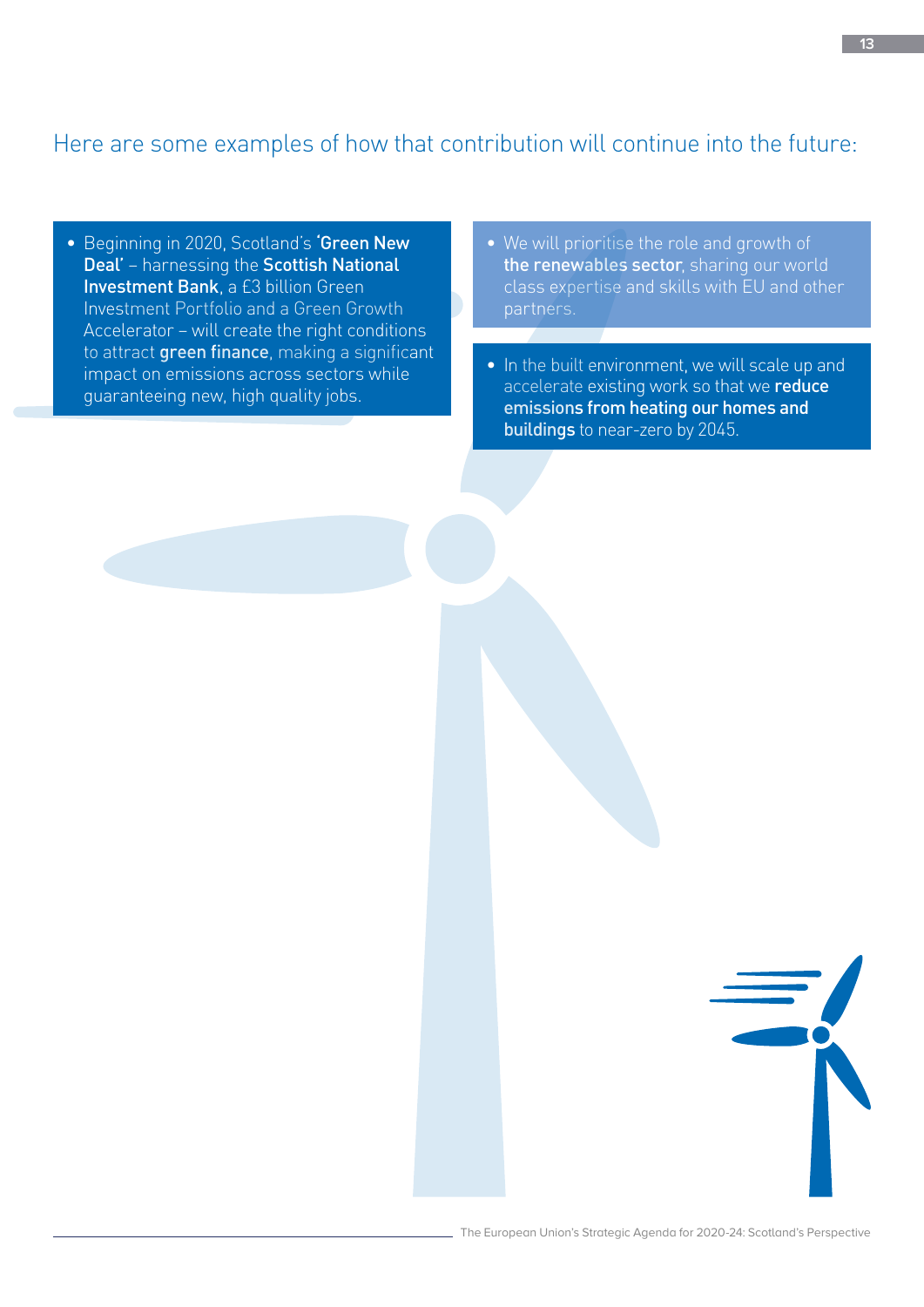## 03 **Actively promotes the wellbeing of all of society**

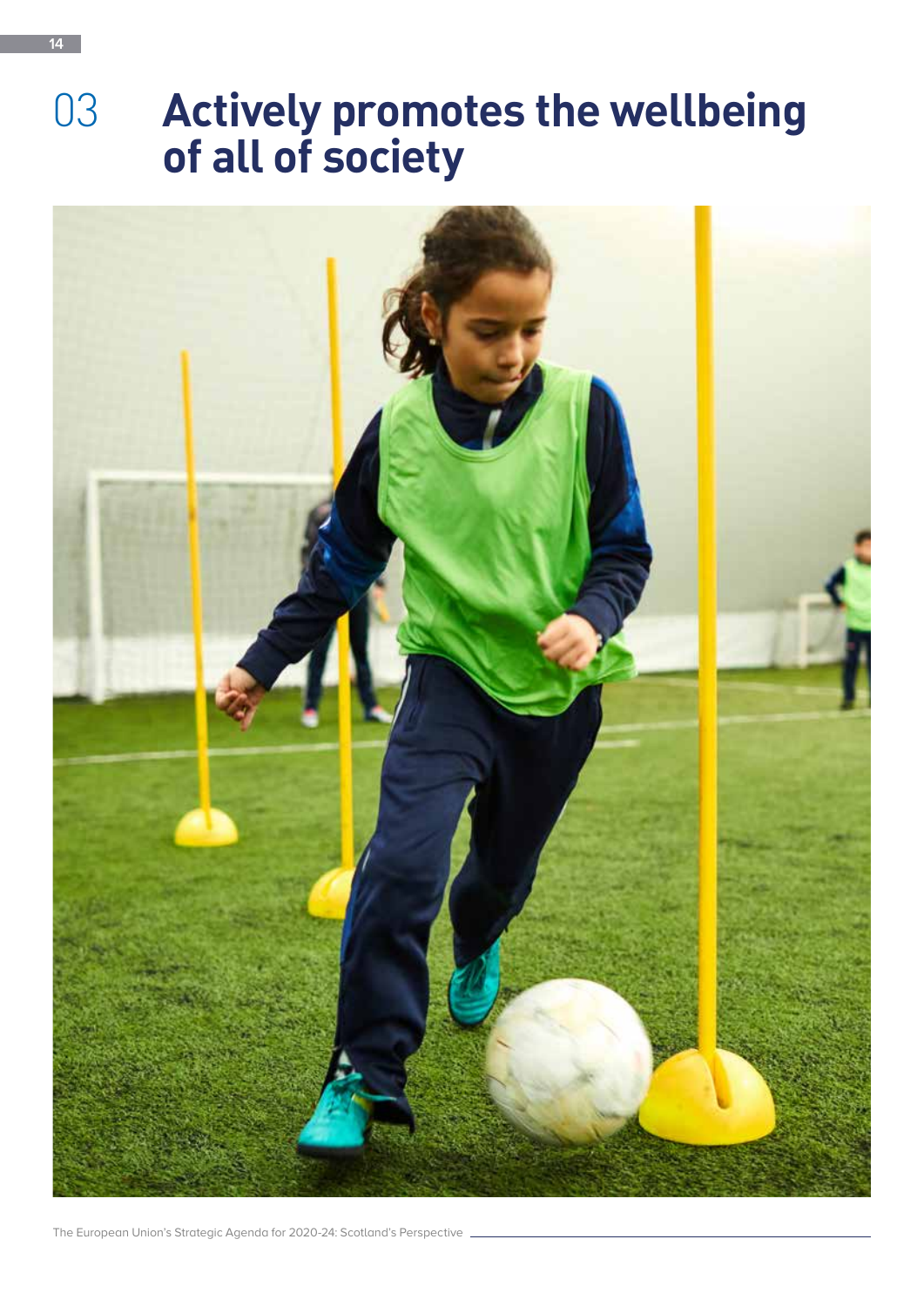In global terms, most EU citizens are relatively privileged. And yet within EU societies levels of inequality are unacceptably high. Too many of our citizens face unnecessary and unfair barriers to fulfilling their ambitions. Young people, people in low pay or unemployed, women and older people all suffer disproportionately. In some cases, people in whole regions feel – and are – left behind and need to know that the EU is part of the solution for them.

That means prioritising targeted measures such as those that tackle gender inequality and child poverty; developing new ways of delivering cohesion and upward convergence between regions and member states which have marked the European Union from its inception. More widely, we must promote lifelong learning with a particular emphasis on digital skills to allow EU citizens and SMEs to take full advantage of the opportunities offered by emerging technologies. This must be done in such a way that no one is left behind by the Industrial Revolution 4.0, with the benefits being shared throughout society while ensuring that the benefits of globalisation are felt by a wider range of Europeans as workers, consumers and citizens.

It also means accelerating the existing tentative moves toward economies based on promoting the wellbeing of all. Growth in which prosperity increases, coinciding with greater equity, is inclusive growth.

We will strongly support the European Commission's focus on empowerment through employment; investment in skills; fighting poverty; and modernising labour markets, training and social protection systems.



#### **Scotland's contribution:**

Promoting sustainable and inclusive growth is central to Scotland's economy. We are committed to improving economic growth in a way that reduces inequality, tackles blights of child poverty, alcohol and drug dependency, and improves quality of life and supports and benefits everyone in society.

In transitioning towards a low carbon economy we are also committed to ensure no-one gets left behind. Strengthening our rural communities and islands is also at the centre of what we do.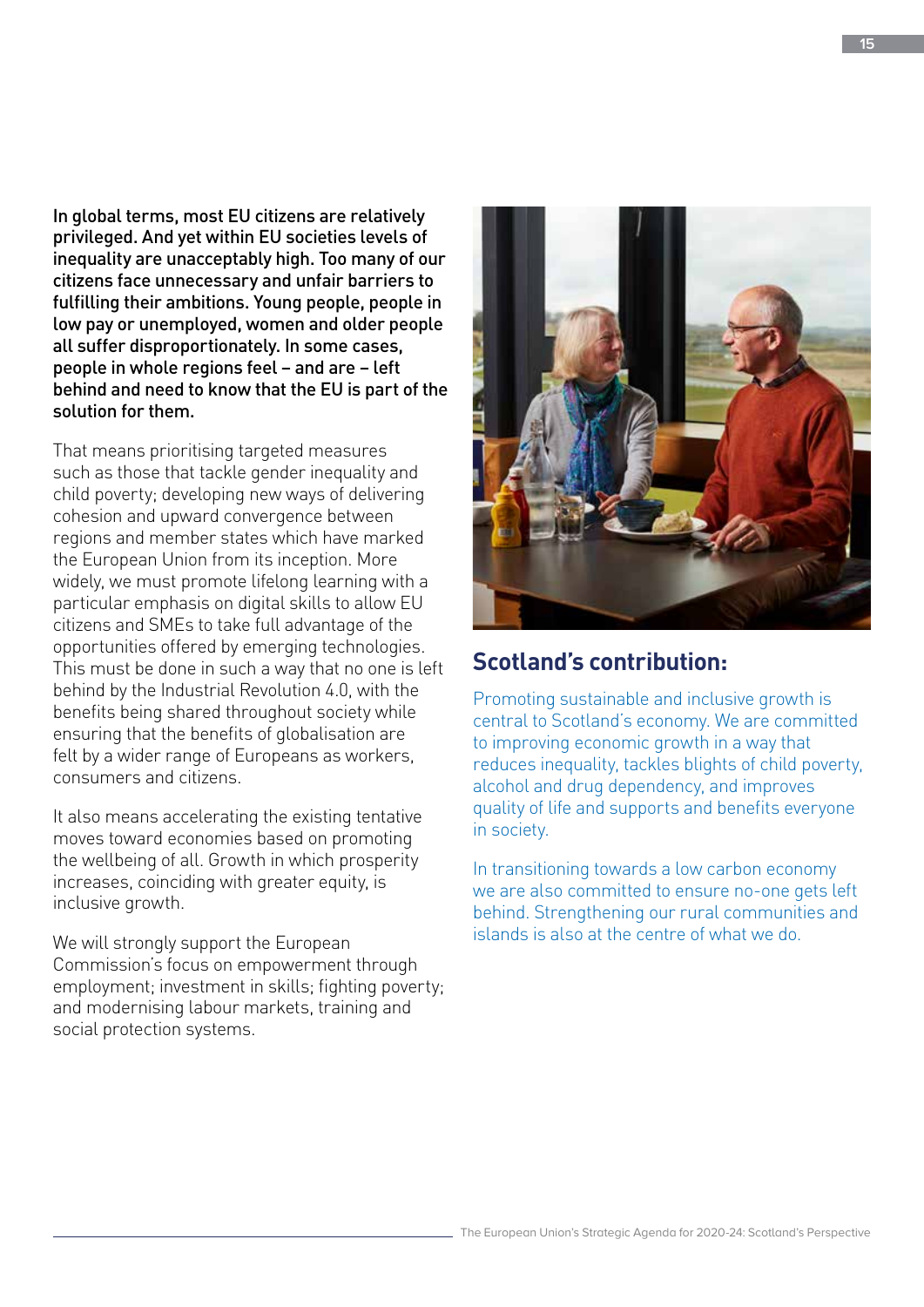#### Here are some examples of how Scotland is currently contributing to a fairer and more inclusive future:

- Scotland faces a **population challenge** with rural depopulation and an ageing demographic. We have established a Ministerial Population Task Force looking to address these issues, and we are keen to share learning with other EU countries that face similar demography challenges.
- We are making Scotland's workplaces fairer through our work to reduce the disability employment gap, tackle the gender pay gap and tackle race inequality in employment while also investing in business led by women and other under-represented groups.
- We are working with partners to target sectors of high employment/low productivity, helping them to embed digital technologies and to provide workers with **opportunities to** reskill and upskill and supporting SMEs to innovate and internationalise.
- We also taking bold action to tackle poverty and inequality to make sure everyone in Scotland has equal opportunities. For this we have set ourselves ambitious targets to reduce child poverty.
- Our efforts to work with business to increase the number of people receiving at least the Living Wage – now over 80% of all workers – is helping to lift families out of poverty.
- Scotland is one of the most progressive countries in the EU for LGBTI equality. We are embedding LGBTI inclusive education within our school curriculum.
- Our social security charter, co-developed with people with relevant lived experience, is based on the principle that the promotion of dignity, fairness and prosperity for workers is a joint endeavour.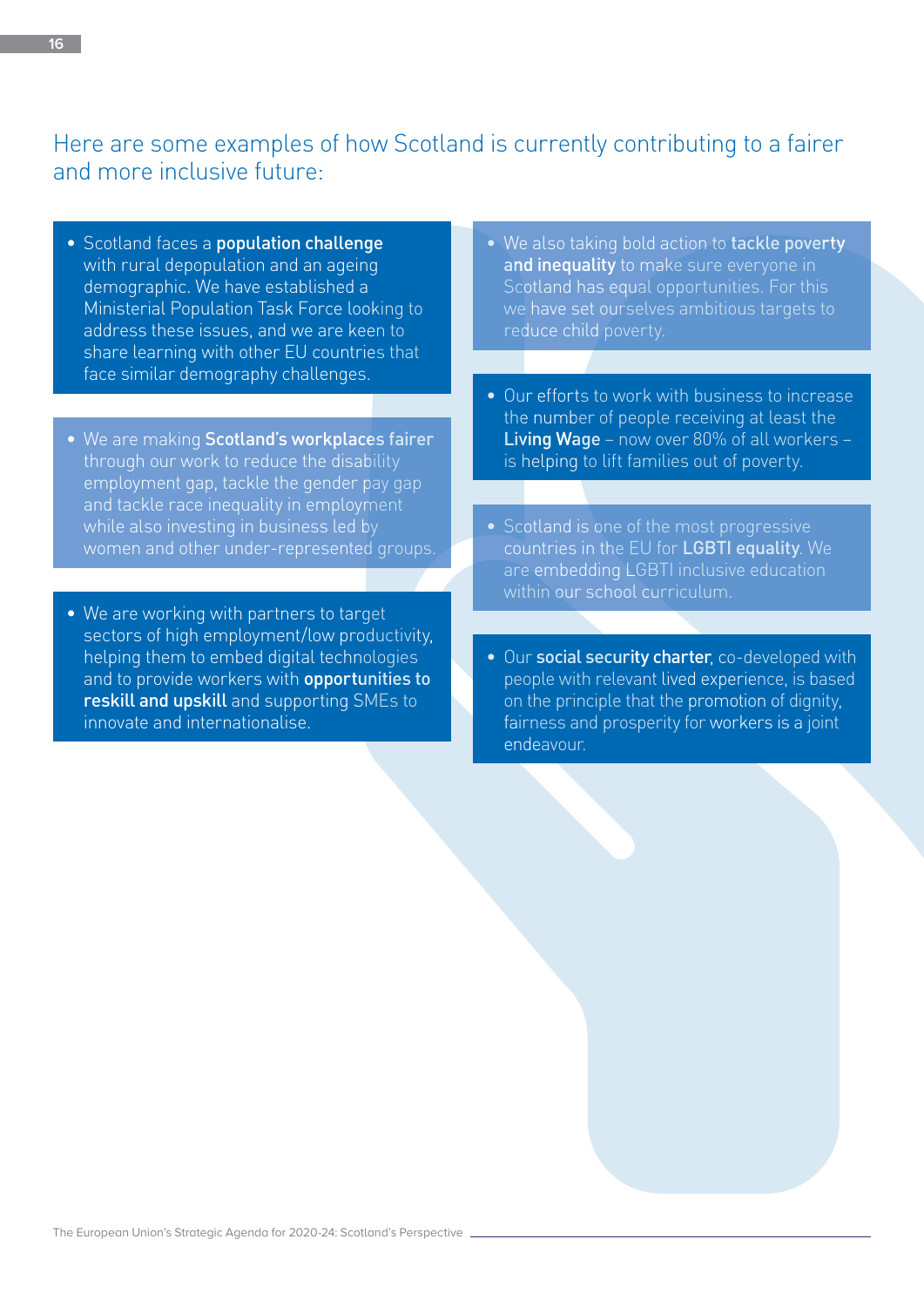#### Here are some examples of how that contribution will continue into the future:

- We are committed to an economy in which everyone can contribute and benefit from growth. Our world leading National Performance Framework, incorporating the UN's Sustainable Development Goals, is helping us deliver in practice what is meant by a **wellbeing economy**. We were proud to host the Wellbeing Governments Group in 2019 with the EU Commission and others and will continue to take a leadership role.
- We shall continue to work to tackle the causes of inequality faced by women and to end violence against women and girls for good. We support EU accession to the Council of Europe Convention on preventing and combating violence against women and domestic violence.

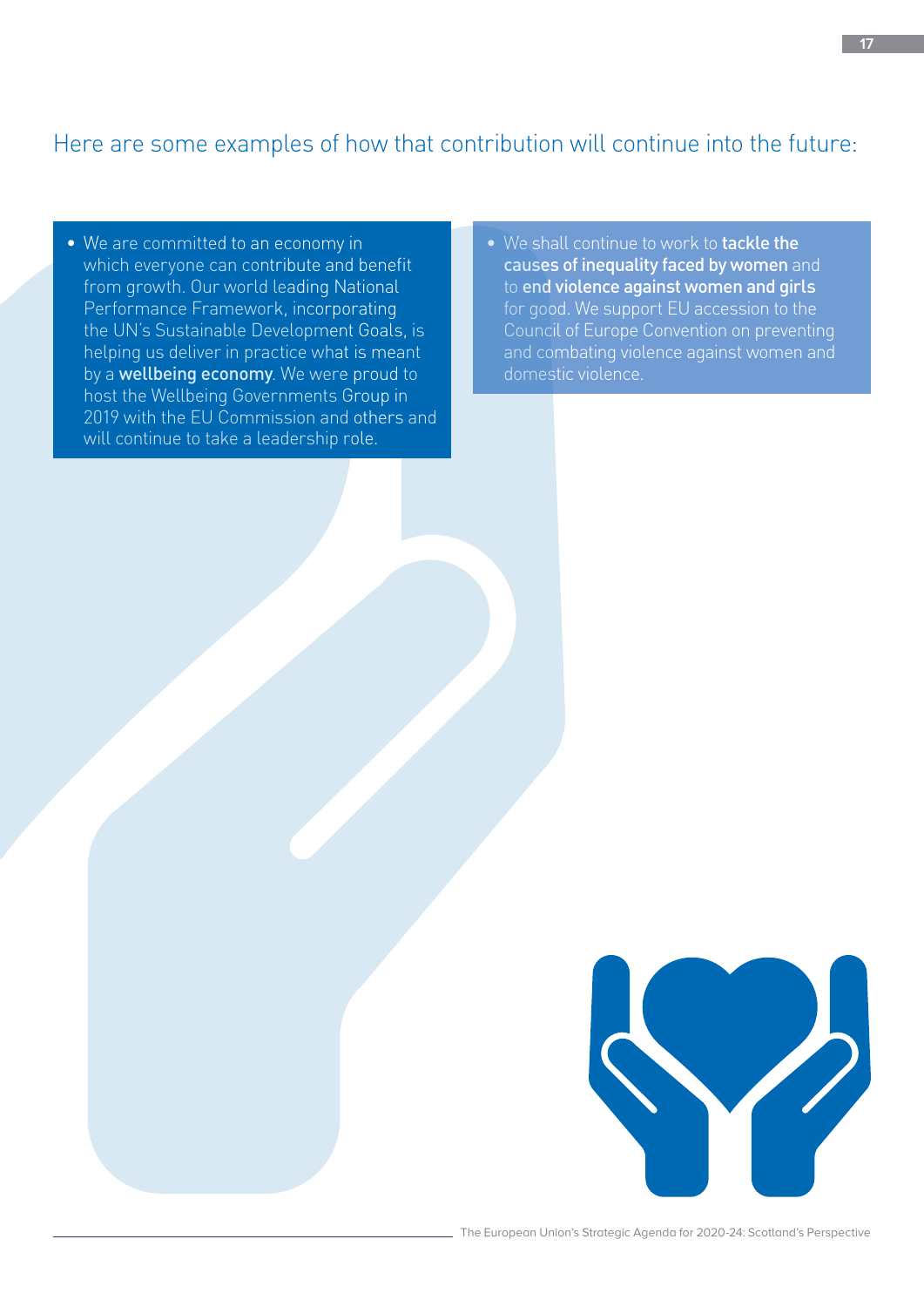## 04 **Creates smart economies which thrive by the intelligent and humane use of new technologies**

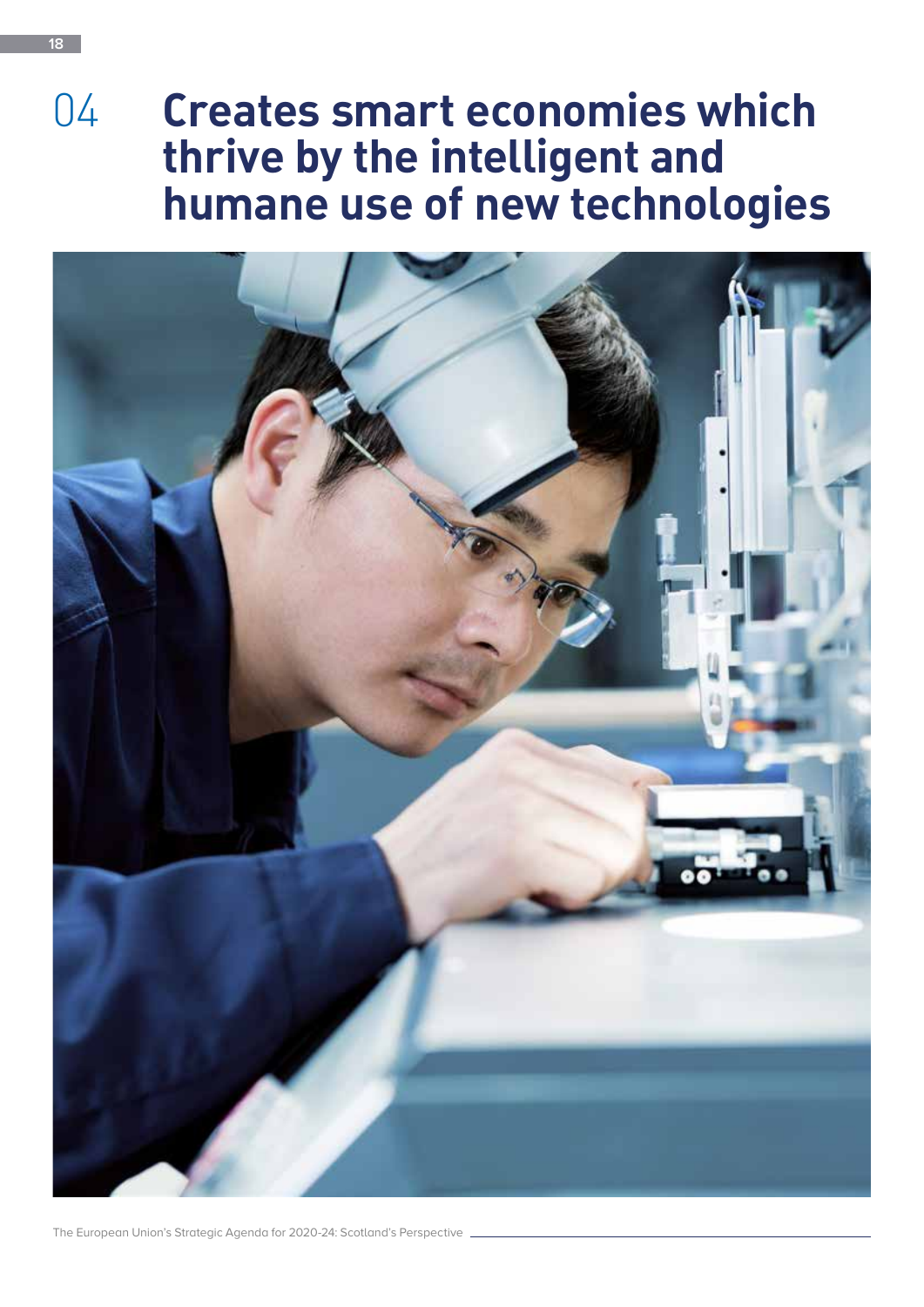The economies of EU countries are already unrecognisable from those of the 1950s. The pace of change, whether scientific, social or technological, is breathtaking. There is clearly a vital role for the EU in embracing and indeed driving that change, harnessing it well for the benefit of all our citizens.

That means investing even more in crucial scientific endeavour and innovation, both financially and in fit for purpose mechanisms which allow our best minds to spark constructively off each other. Only by intentionally creating the conditions for cross fertilisation will the EU measure up this epoch-defining opportunity and challenge.

That is in part about encouraging continued intensive research collaboration. But it is also about prioritising continuing the flows of trade and of people from which all sides have benefitted in many ways over many generations and in ensuring an international infrastructure and regulatory framework that is fit for the future with common standards, gigabit networks, and secure clouds of both current and next generations. In embracing new technologies the EU has the potential to be a global standard setter – ensuring innovation and ethics go hand in hand and that EU citizens can feel confident that their interests are protected.

The pace of change will be such that policy and legal frameworks must be as fleet of foot as they can be, whether to frame new opportunities, such as AI, or to counter new threats.

Realising the huge potential of the digital economy must be a priority. Commission President von der Leyen rightly said that "Europe has all the scientists and all the industrial capabilities it needs to be competitive in the digital area. Innovation needs brains. But it also needs diversity and space to think. We have all that here in Europe."



V&A Museum, Dundee

#### **Scotland's contribution:**

Scotland has for many centuries been renowned as a place of learning and innovation, the cradle of both the innovative thinkers of the Scottish Enlightenment and the industrial revolution. Even today Scotland is very proud of its many excellent places of learning, including its 4 universities in the world's top 200. EU nationals make a vital contribution to this success – 27% of research-only staff at our universities are non-UK EU citizens.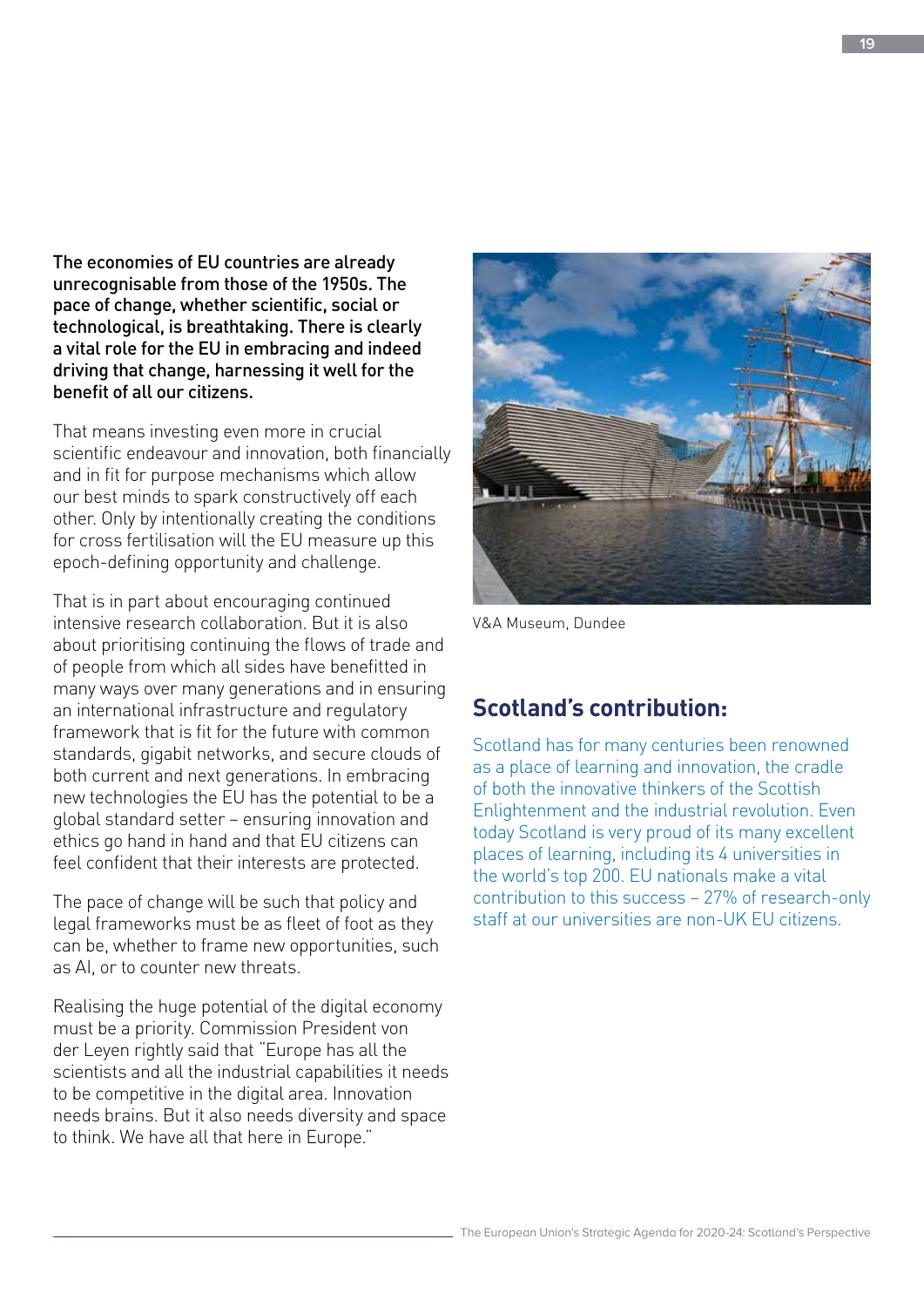#### Here are some examples of how Scotland is currently contributing to creating a smarter EU economy:

- Scotland's research and innovation communities have been significantly active in partnering and collaborating under Horizon 2020.
- Scotland has played a key role in the Vanguard Initiative which promotes growth through smart specialisation, leading the way on for example spin out pilots (e.g. advanced manufacturing).
- We continue to take action to make Scotland world-renowned for inventing, designing, developing and manufacturing key products and technologies. We will particularly focus on industrial biotechnology, life sciences and the space sector.
- We want Scotland to become the first country in Europe to provide an end-to-end solution for small satellite manufacture, launch and innovation in satellite data analysis.
- Harnessing the potential of digital technology is key to Scotland's future prosperity. We aim to provide access to superfast broadband to every home and business in the country.
- We are also providing funding to help more people get the **digital skills** they need and for businesses to invest in new technologies such as cyber security and data analytics.
- Businesses that innovate are central to achieving our economic and social ambitions as they enable growth and create high quality jobs. We will support businesses by providing millions of pounds of funding annually for research and development and by continuing to make it easier for them to get the information, advice and support they need.
- The **bio-economy** is very important to the Scottish Government and its aspiration to drive forward a low-carbon future. The Industrial Biotechnology Innovation Centre in Glasgow aims to stimulate the growth of the Industrial Biotechnology sector in Scotland to £900m by 2025. Scotland's Industrial Biotechnology National Plan was refreshed in January 2019.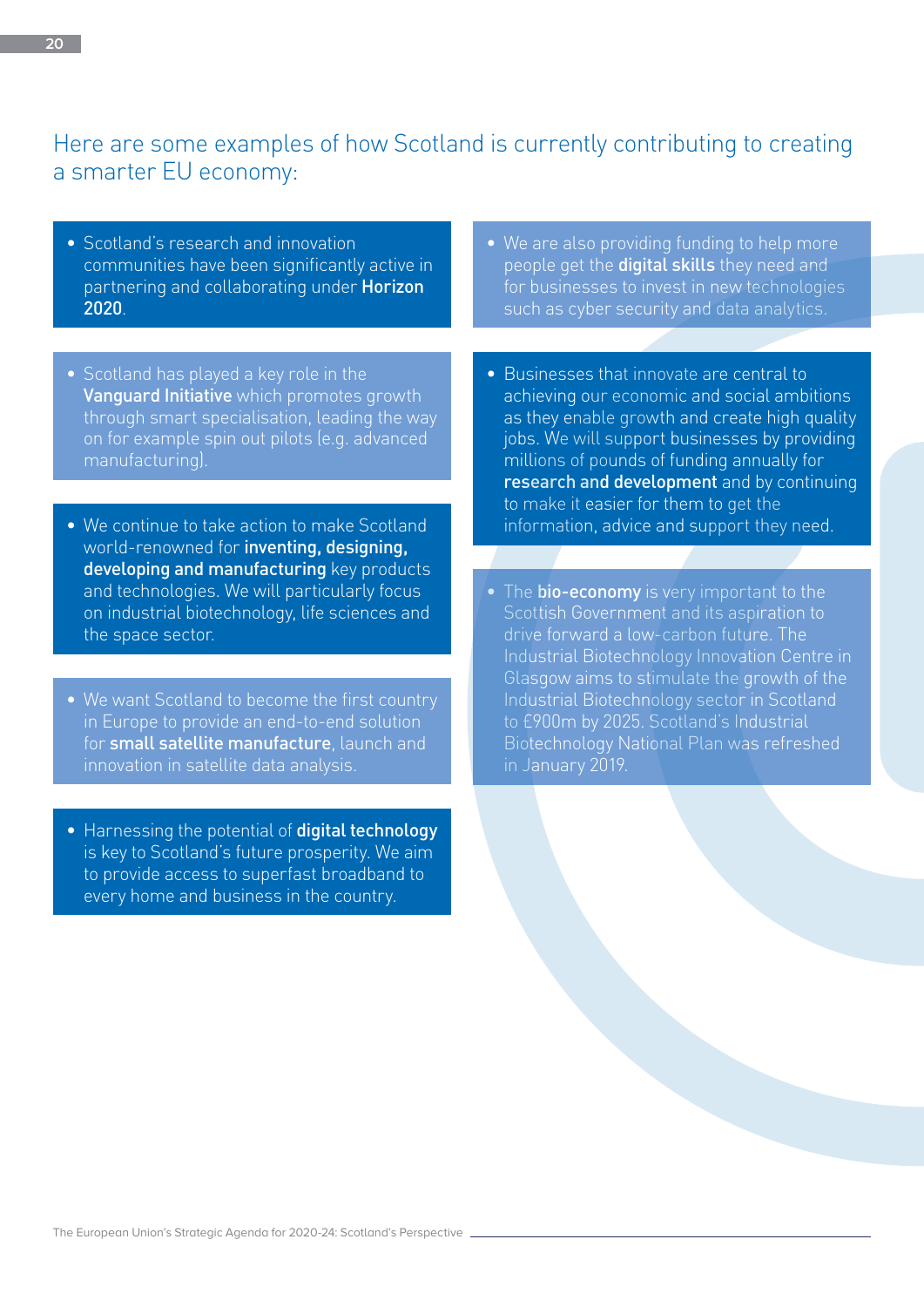#### Here are some examples of how that contribution will continue into the future:

- Scotland remains committed to *international* collaboration as a driver for innovation and a healthy open economy to stimulate investment, trade and growth.
- Scotland is absolutely committed to the closest ongoing involvement in Horizon Europe.
- Scotland's world class universities will continue to welcome and actively seek out academic partnerships with others in the EU.

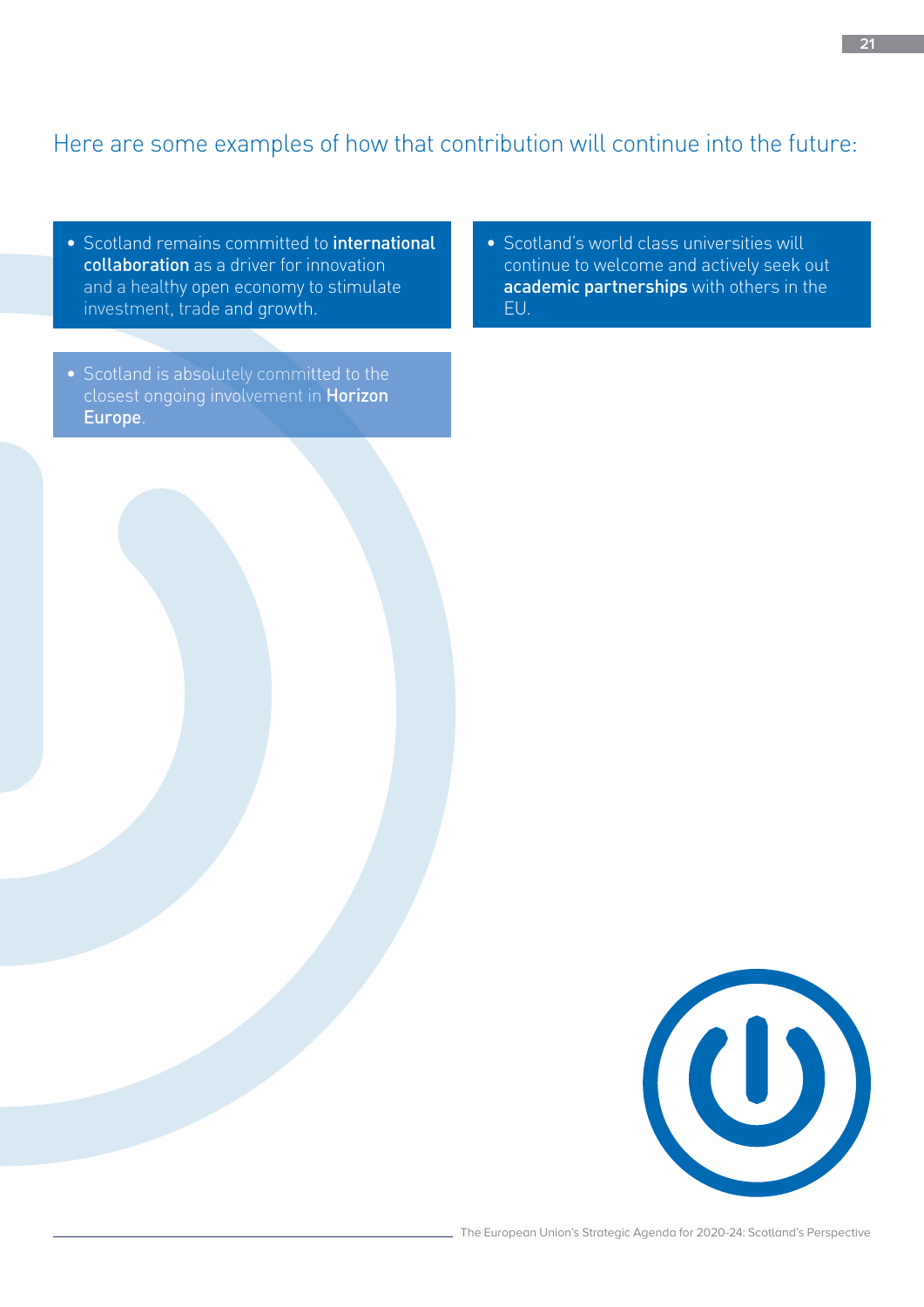## **Our Approach**

The Scottish Government is clear that our shared ambitions must live up to the scale of the challenges we face, and that our actions must live up to our ambitions. Whatever the years ahead may bring, Scotland will do everything it can to be an active, competent and constructive participant on EU matters.

That will mean different things at different times and on different issues. It will involve:

• proactive and constructive engagement with the EU institutions and other multilateral organisations. We will engage with the European Commission and the other EU Institutions on the many areas set out in the Commission's work programme where we have expertise to share. We will remain engaged as constructive contributors to EU debates on issues of shared concern.

We will systematically enter into dialogue with each Presidency country on their plans for their term of office and on areas for potential collaboration.

We will maintain close links with members of the European Parliament, whether as members of a formal grouping or simply as allies on the key issues we all need to address.

Much of this activity will be driven by Scotland House Brussels – our window to the EU and wider European and international partners in Brussels, representing Scotland's economic and diplomatic interests at the EU level. We will also continue to build our relationships with other international bodies, working closely with the EU and other partners to tackle global challenges.

#### • active bilateral collaboration with member states.

This may take the form of country to country dialogue or of links with groups of like-minded countries. It will build on the step change in Scotland's activity in this area in recent years, with the creation of a network of offices in priority locations around the world and the conscious development of deeper bilateral links with e.g. Ireland.

Our new offices in Berlin, Dublin, Paris and London, in addition to Scotland House Brussels, will be central to these bilateral efforts.

Our involvement in less formal groupings will build on for example the warm reaction to our leadership on wellbeing economies and to our work with the Nordic and Baltic countries. The latter may well open the way for productive collaboration in future with what is being described informally as the new Hanseatic league.

• robust and constructive engagement with the UK Government and the other devolved governments to protect Scotland's interests and shape the UK Government's approach to influencing the EU and future international activity.

As long as the current constitutional arrangements persist, there are many areas where Scotland's interests need to be pursued by or through the UK Government.

We will be energetic in engaging with the UK Government on these issues, seeking to improve the structures in place so as to give all parts of the UK their voice and articulating vigorously and constructively Scotland's interests.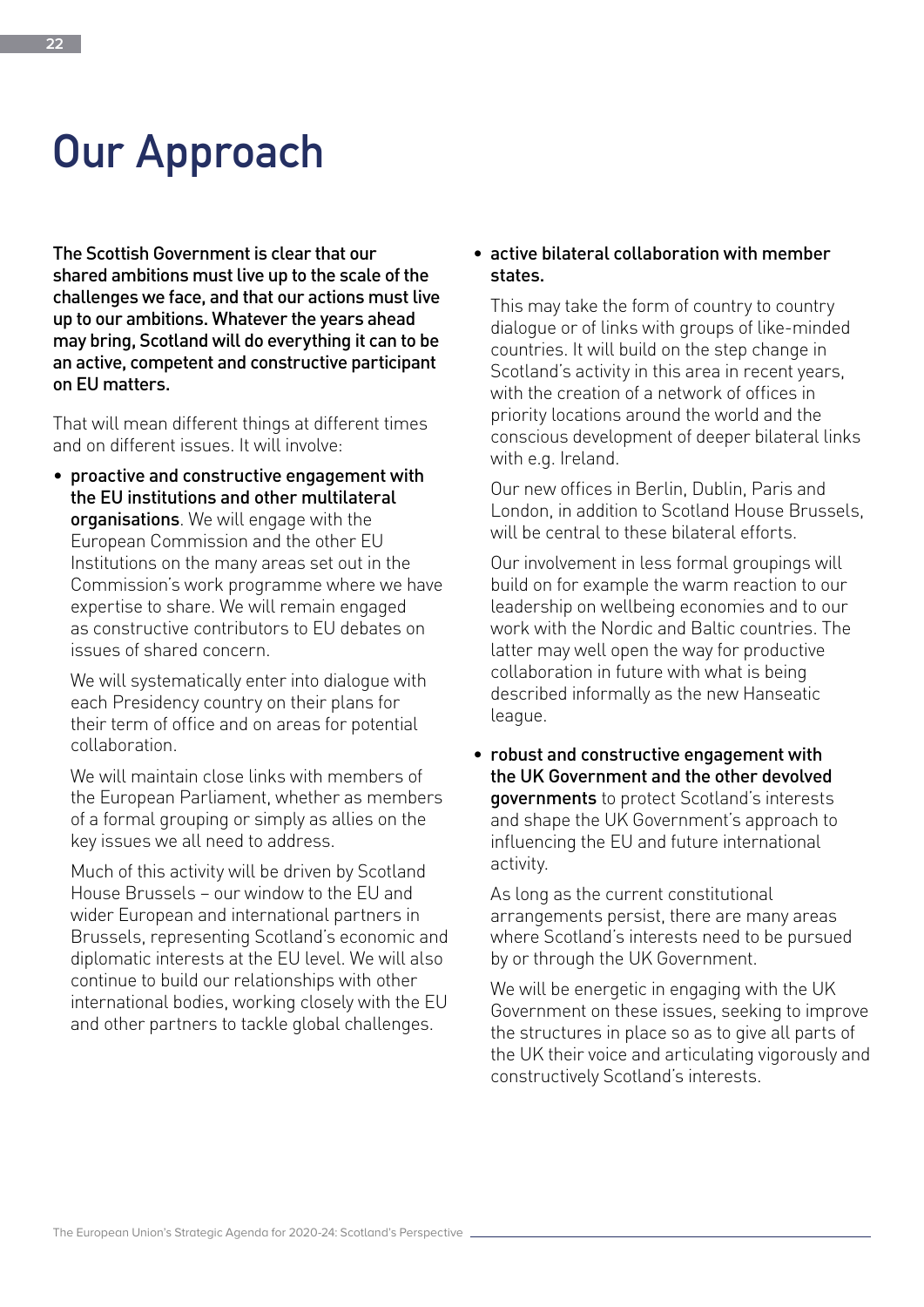#### • making Team Scotland a reality.

Scotland may not be the biggest of nations, but we are fortunate in many ways, not least in the abilities of our people – wherever they have come from – and in the number of allies and like-minded friends we have around the world.

We will draw wisely on those riches in the years ahead.

That means encouraging people from all walks of life in Scotland to remain internationalist, open to people – and ideas – from elsewhere and alive to opportunities and challenges outside Scotland, especially in the EU.

It means bringing to bear the skills and expertise of others, such as our world class universities or our strong civic structures, in promoting the issues we hold dear.

And it means being ambitious in working closely with all those around the world – whether or not formally part of our growing network of Global Scots – who are keen to support the values and priorities Scotland stands for.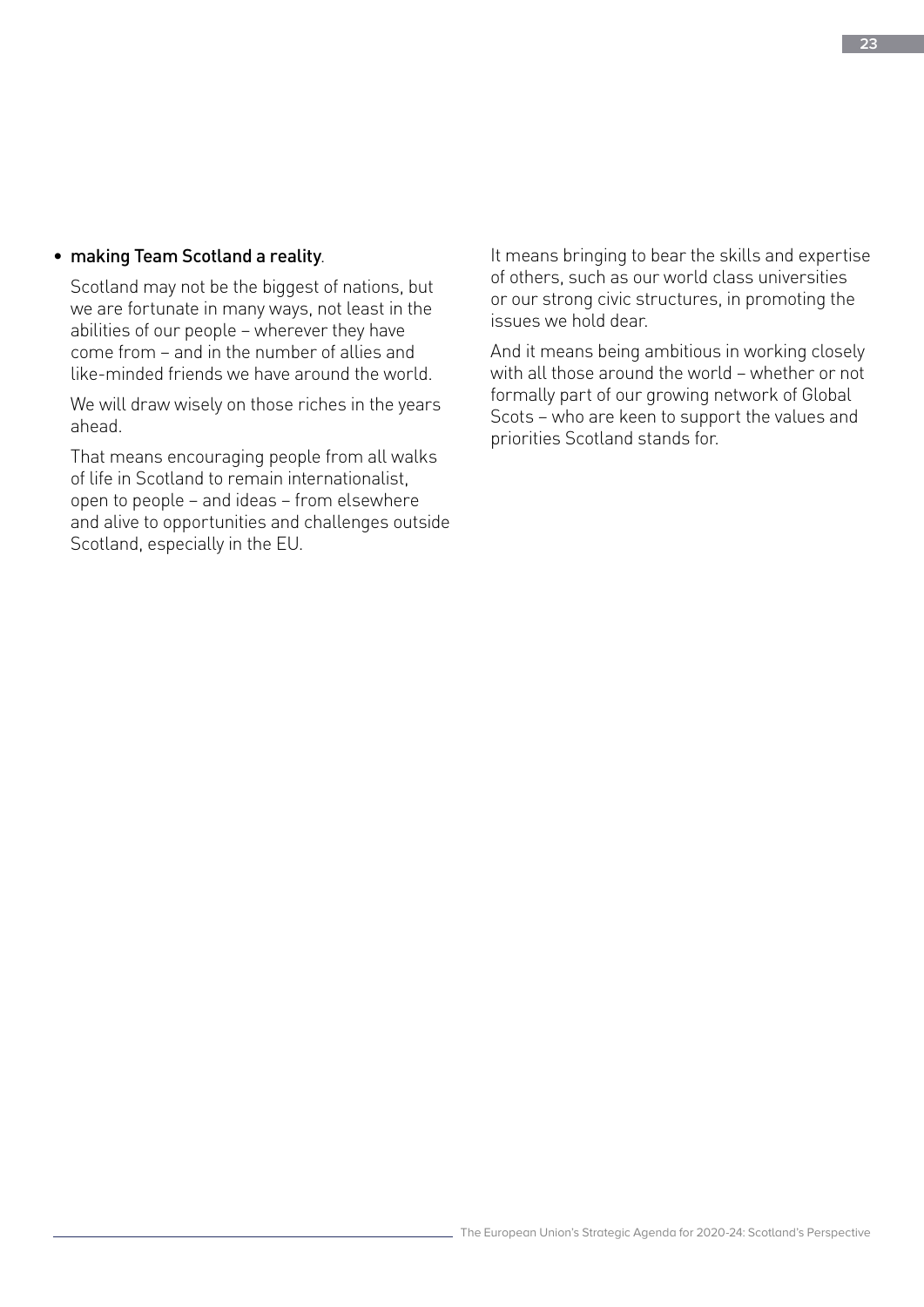## **Conclusion**

The Scottish Government continues to be a keen supporter of the European Union.

We will remain an active and positive partner of the EU whatever the outcome of the EU/UK negotiations on the future relationship – and either under the current UK constitutional arrangements or as an independent country.

We will lend our support in particular to measures which embody progressive, democratic values; which address the challenges presented by the global climate emergency; which promote a fairer deal for all and which help create smarter economies, fit for the 21st century.

All of these challenges require collaborative, internationalist solutions and we look forward to working closely with all those who share these values and ambitions.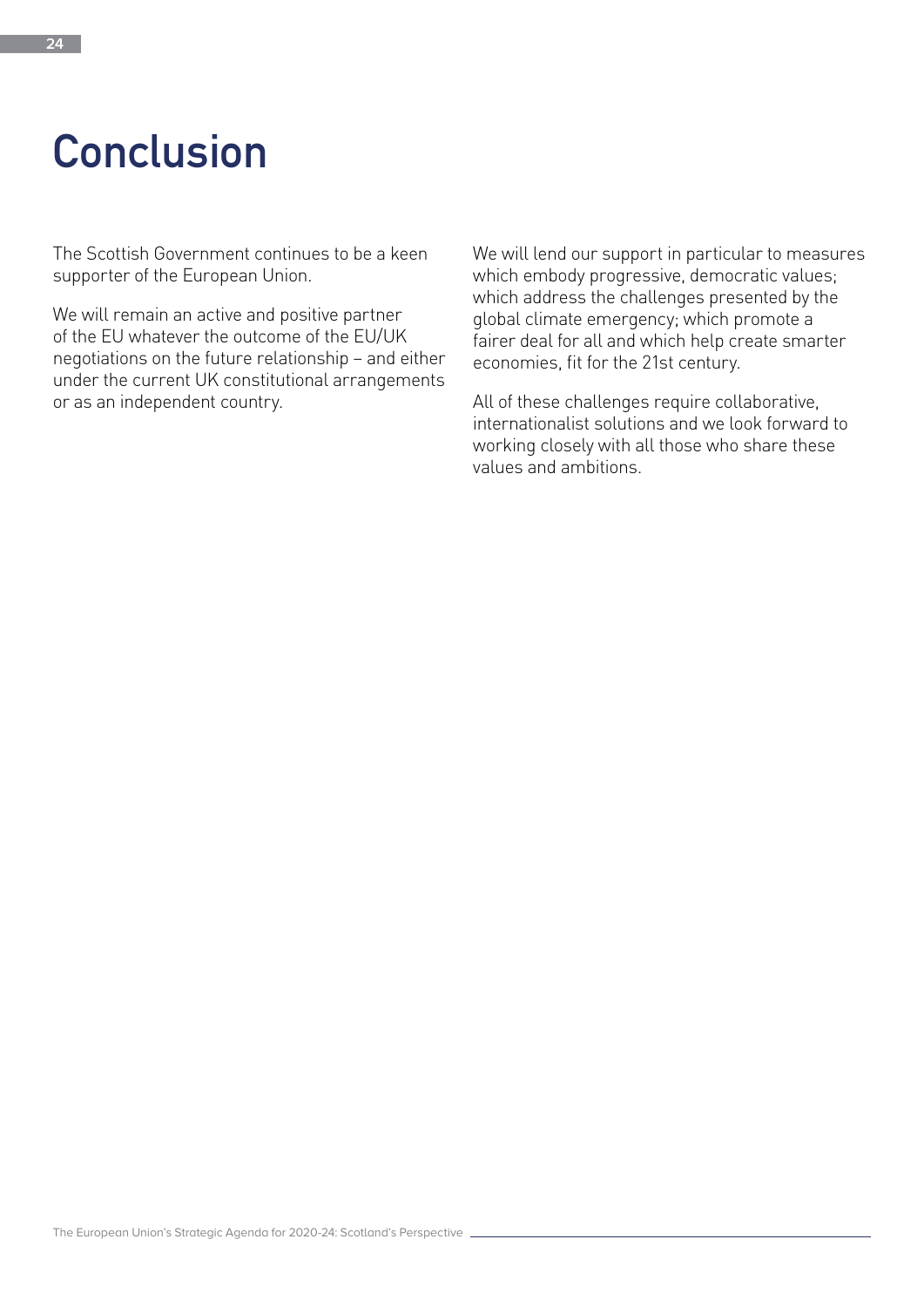Photography © Scotland is Now, VisitScotland/Kenny Lam and Peter Dibdin and Scottish Enterprise/McAteer Photography